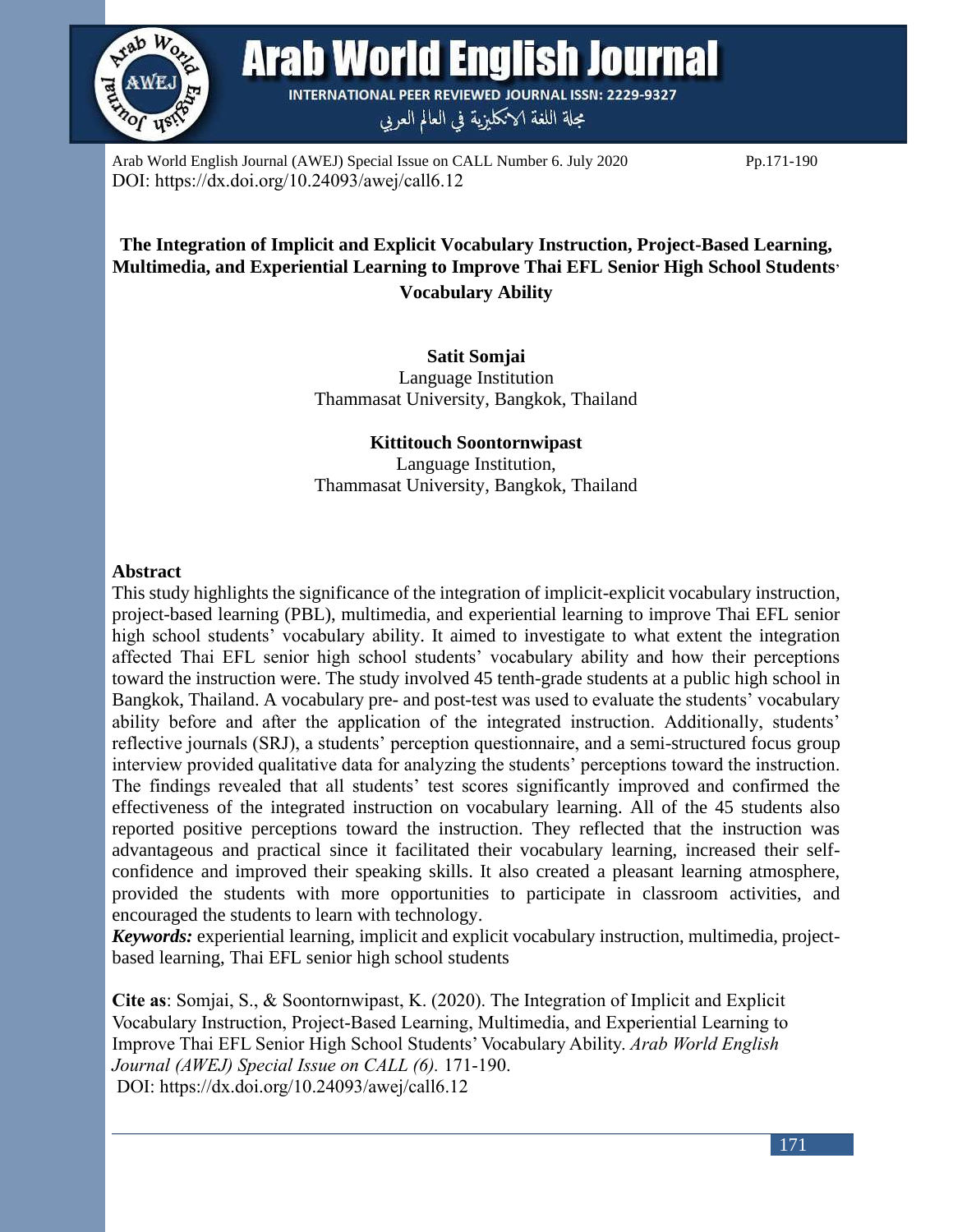#### **Introduction**

 Vocabulary is considered one of the essential aspects of language learning, especially in the field of English as a second or foreign language (ESL/EFL) since it helps with communication. Language users rely on vocabulary more than grammar when they communicate as Wilkins (1972) argues, "Without grammar, little can be conveyed; without vocabulary, nothing can be conveyed" (pp. 111-112). From only a few words in a sentence, the listener or reader can guess what the speaker or writer wants to talk about. Even an individual word can imply what the speaker or the writer wishes to express.

 Despite being essential in language learning, vocabulary appears to be a major problem among ESL/EFL learners, including Thai students (Waemusa, 1993). Sawangwaroros (1984) reports that Thai EFL students are weak in vocabulary knowledge, and the lack of vocabulary development correlates with the inability in other language skills, which leads to inefficient and unsuccessful use of English for communication.

Regarding the importance of and the poor development in vocabulary knowledge, a study about ways to increase vocabulary knowledge of ESL/EFL learners is recommended to find more effective and practical teaching approaches that facilitate ESL/EFL learners to master or improve their vocabulary ability.

### *The Factors Contributing to the Low Achievements in the Vocabulary among Thai EFL Learners*

Learning English as a foreign language, Thai EFL students encounter various difficulties in acquiring the language for communication. Navasumrit (1989) indicated that one of the many problems in learning English of Thai EFL students is their insufficient vocabulary knowledge. Considering factors that are contributable to the poor English vocabulary knowledge of Thai EFL students, the following section introduces factors that affect Thai EFL students' vocabulary knowledge.

#### *Too Little Exposure to the Target Vocabulary*

In Thailand's educational context, a social environment does not enhance Thai EFL students to use the English language in their daily communication. They have very limited opportunities to receive English language inputs in real-life. Classroom sessions seem to be the only occasion that they have a chance to apply learned vocabulary words to converse with one another. The limitation in using English in conversational contexts makes Thai EFL students have little exposure to the intensive and extensive language practice. Therefore, their command of English skills is very poor (Lewis, 2002). Moreover, vocabulary teaching in Thailand does not receive much attention or emphasis during class sessions. Thai EFL students usually receive passive vocabulary knowledge rather than productive skills, and productive use of vocabulary both in conversation and writing lacks regular practice.

 Keeping the mentioned problem in mind, EFL teachers have tried different approaches to help the students develop their vocabulary ability. Language exposure is one of the stated approaches. Graves (2006) proposed a rich and beneficial vocabulary learning strategy, which includes an experiencing strategy. Through the language experience strategy, teachers provide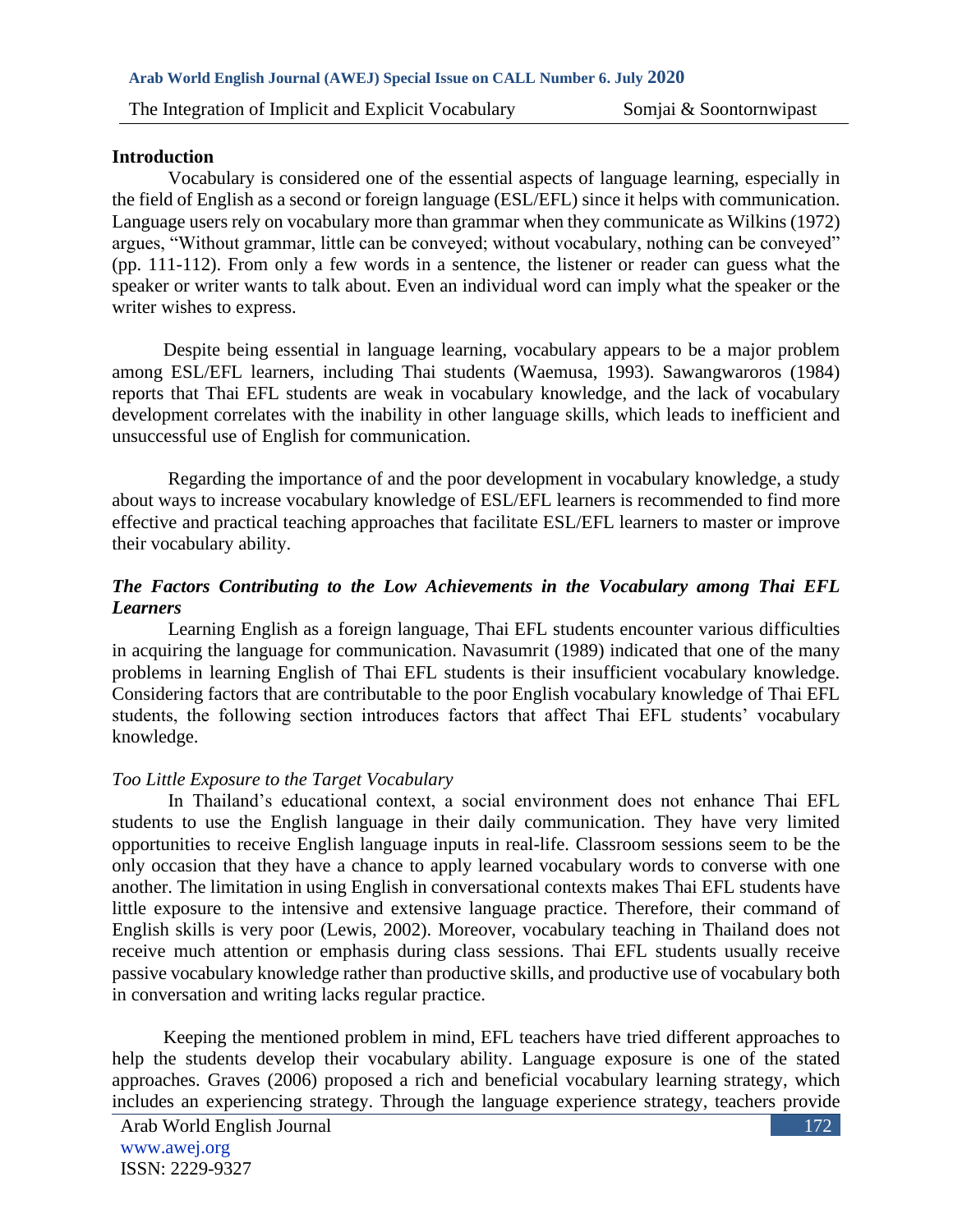students with an opportunity to be familiar with new words through various language experiences, such as reading aloud, independent reading, and oral discussions (Graves, 2006). When learning more sophisticated or academic vocabulary words, students are required to spend a considerable amount of time reading books or other written materials or having books read to them. Some studies indicate that reading aloud can significantly increase learners' vocabulary (Lehr, Osborn & Hiebert, 2004); moreover, reading aloud combined with a discussion about the text is an effective way that helps to expand learners' vocabulary size. At the same time, it promotes independent reading experiences (Cunningham, 2010).

#### *Insufficient Support from the Textbook in Terms of Vocabulary Learning and Teaching*

Most of the available textbooks used in EFL classes take a communicative approach that encourages students to learn vocabulary items through a top-down fashion and does not favor explicit vocabulary instruction. Moreover, the tasks or the activities provided in the textbooks do not support students to learn vocabulary effectively (Lee & VanPatten, 1995; Nunan, 1999; Shrum & Glisan, 2000). Most textbooks found in Thailand seem to lack effective tasks, such as analyzing word structure, using context to determine word meaning, and using a dictionary effectively. It is similar to what is said in the Teacher Reading Academy (Texas Center for Reading and Language Arts, 2002) that the success of independent word-learning strategies should include the effective use of word parts, context clues, and a dictionary.

Teachers should find some additional activities or teaching techniques to fulfill what the textbooks lack to solve the previously mentioned problems. In these cases, the teachers can implement word-learning strategies, which are one of the four components of the vocabulary instruction of Graves (2006). Word-learning strategies include the identification and use of context clues, the appropriate use of word-part information, and the accurate us of dictionaries (Baumann, Edwards, Boland, Olejnik, & Kame'enui, 2003; Graves, 2006; Lehr, et al., 2004; National Institute of Child Health and Human Development (NICHD), 2000). Word-learning strategies are also the tools students can use to figure out the meaning of unfamiliar words and increase their word knowledge. Direct teaching of word-learning strategies can help students become better independent words-learners (Baumann, et al., 2003; Blachowicz & Fisher, 2000; Graves, 2006; NICHD, 2000).

#### *Insufficient Assistance from the Teacher and Vocabulary Teaching Methods*

Pookcharoen (2007) explained some causes of ineffective vocabulary instruction in Thailand. He mentioned that the problems had their root in the application of traditional teaching methods. These traditional methods usually emphasized vocabulary memorization by translating the target words into the learners' first language. The teachers typically introduced the target words to the students individually and without contexts. The decontextualization of vocabulary instruction, in turn, resulted in little word retention.

 Many studies suggested that target words be presented in a contextualized manner, and the learners simultaneously infer the words' meanings from the contexts, owing to the abovementioned problems. This would enhance students' vocabulary retention (Nation, 1982; Nation & Coady, 1988). McCarthy (1990) also claimed that a contextually learned lexical item was best assimilated and remembered. Similarly, Oxford and Scarcella (1994) reported that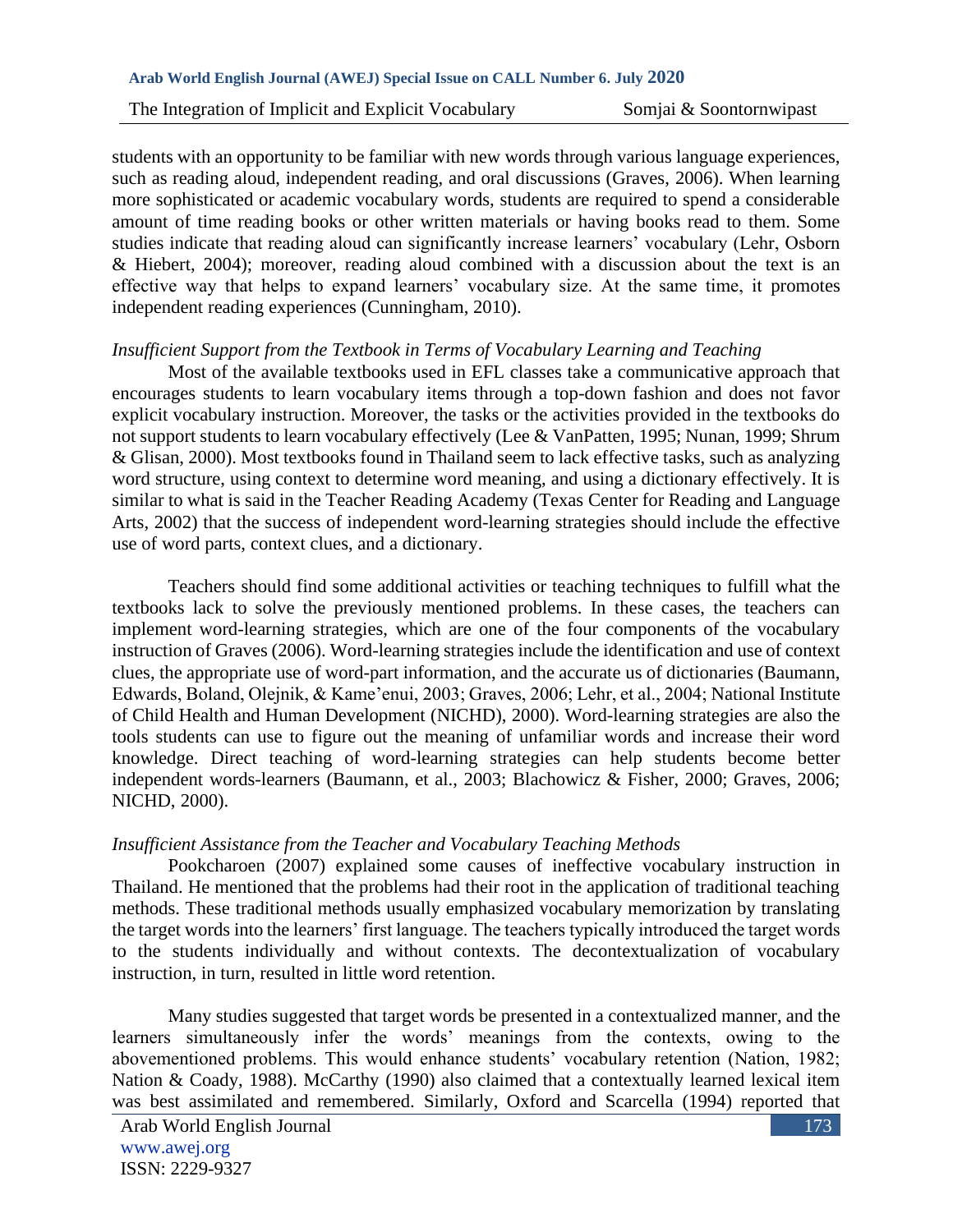decontextualized vocabulary learning may help language learners memorize vocabulary for tests, but language learners were more likely to rapidly forget the memorized words.

Consequently, EFL teachers should assist students to learn vocabulary more effectively by employing the explicit teaching of individual words. The explicit teaching strategy is one of the four essential components of vocabulary teaching proposed by Graves (2006). Teaching vocabulary explicitly will facilitate students to master vocabulary more appropriately, in terms of forms and usages, than using traditional vocabulary teaching, which emphasizes memorization and translation. The four strategies of explicit word teaching are as follows (Beck, McKeown, & Kucan, 2002; Graves, 2006; NICHD, 2000; Pacific Resources for Education and Learning, 2008)

- 1. Provide a student-friendly definition.
- 2. Use the word in context and give contextual information.
- 3. Provide multiple exposures.
- 4. Provide opportunities for active involvement.

# *Lack of Interesting Vocabulary Teaching Leading to Lack of Interests to Learn Vocabulary*

Jingjit (2015) also pointed out that inaction on interesting vocabulary teaching in Thailand, especially the lack of technology integration, decreased students' interest, and dampened their enthusiasm for learning. As a result, the recent educational policy encourages teachers to utilize the potentials of new technology in the classroom. The same phenomenon happens worldwide in this digital age. Literature shows that a well-integrated technology in education could help learners learn a foreign language, especially vocabulary. Dhanasobhon (2006) explained that Thai teachers are required to teach effectively in challenging environments by making effective use of information and communications technology (ICT) in their teaching to cater to a variety of learning styles. In Dubois' and Vial's (2000) study, it was evidenced that the use of multimedia technology could help evoke learners' memory in learning Russian vocabulary as a foreign language.

To solve the problems related to a lack of interest in learning vocabulary, teachers can use multimedia technology that helps get and hold students' interest (Jonassen, Carr & Yueh, 1998). Recently, several studies have investigated the effects of presenting information using multimedia components, such as visual text, spoken text, graphics, and videos, on the second language (L2) learning (Al-Seghayer, 2001; Sun & Dong, 2010). Kost, Foss, and Lenzini (2008) found that EFL learners performed better on both production and recognition vocabulary tests when they were allowed to use a combination of visual text and graphics. Information presented in text, spoken text, graphics, and video formats can be integrated to create an authentic, attractive, and multisensory language context for EFL learners (Sun & Dong, 2010).

Due to the abovementioned reasons, the integration of these four concepts, namely implicit and explicit vocabulary instruction, project-based learning, multimedia, and experiential learning focusing on students teaching one another will not only enhance their advantages but also minimize their drawbacks. Furthermore, the students will be able to improve their vocabulary ability as the result. Therefore, this study aims at improving students' vocabulary ability and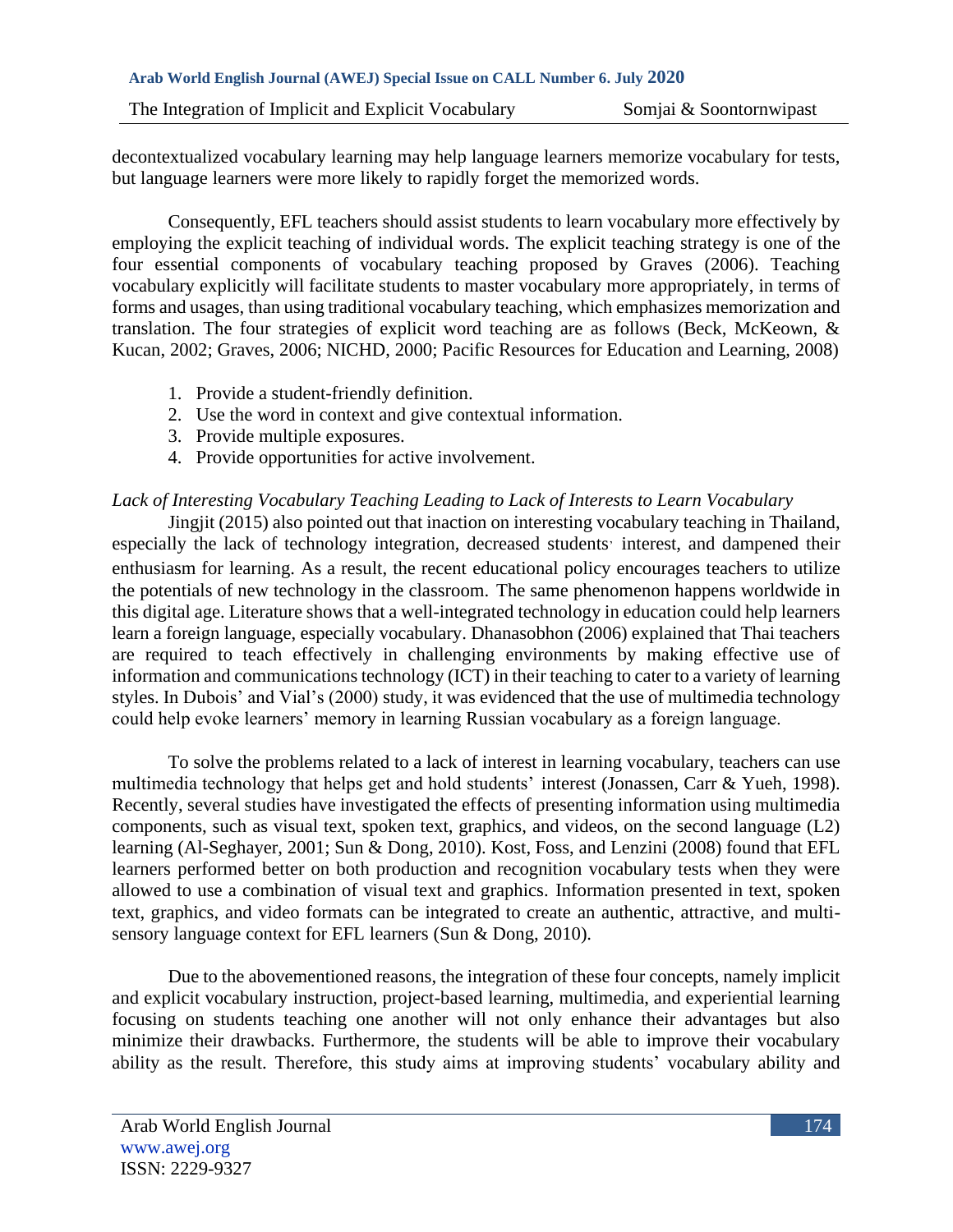The Integration of Implicit and Explicit Vocabulary Somjai & Soontornwipast

solving the problems contributing to the low achievements in the target vocabulary among Thai EFL students as mentioned above. Two research questions were as follows.

1. To what extent does the integration of implicit and explicit vocabulary instruction, project-based learning, multimedia, and experiential learning improve Thai EFL senior high school students' vocabulary ability?

2. What are students' perceptions towards the use of the integration of implicit and explicit vocabulary instruction, project-based learning, multimedia, and experiential learning on improving vocabulary ability?

#### **Literature Review**

#### *Four Essential Components of Vocabulary Instruction*

The current study focused on both implicit and explicit modes of vocabulary teaching supplemented with vocabulary learning strategies. The framework used in this study is the four essential components of vocabulary instruction, as proposed by Graves (2006), along with strategies proposed by Hulstijn (1997), which were appropriate and applicable as the framework of the study. According to Graves (2006), the four essential components of vocabulary instruction are providing rich and varied language experiences, teaching individual words explicitly, teaching word-learning strategies, and fostering word consciousness.

### *Project-Based Learning*

Project-based learning (PBL) emphasizes learning activities that are long-term, interdisciplinary, and student-centered. It is a pedagogical method that pays more attention to learners. In a PBL classroom environment, learners raise questions and try to address the posed questions through research under the instructor's supervision and guidance (Bell, 2010). Regardless of a strict lesson plan, PBL investigates a topic that is worth learning more about (Harris & Katz, 2001). Learners are normally more autonomous over what they are learning, and PBL typically sustains learners' interests and motivates them to take more responsibilities for their learning (Tassinari, 1996). Unlike traditional and teacher-led classroom activities, with the application of PBL, EFL students often organize their work and manage their time spending on their choice of learning. Moreover, project-based instruction differs from traditional teaching strategies since it focuses on students' collaboration or individual artifact construction to represent their learning. Hence, PBL depends immensely on learning groups, student-centeredness, cooperation, and interaction (Moursund, 1999). Based on the concept of PBL, as presented in Donnelly and Fitzmaurice's study (2005), the current study followed the five stages of PBL, namely planning, researching, the first draft, rewriting, and submitting the project, to enhance Thai EFL students' vocabulary ability.

### *Peer Teaching*

Peer teaching refers to the delivery of instruction by peers or classmates in an interactive classroom environment (Bradford-Watts, 2011). It nourishes the learning by allowing more experienced students to provide a body of knowledge to the other less experienced ones, yet under the supervision or guidance of the instructor. In the ESL/EFL field, peer teaching typically generates positive learning experience, builds cooperation among students and between the teacher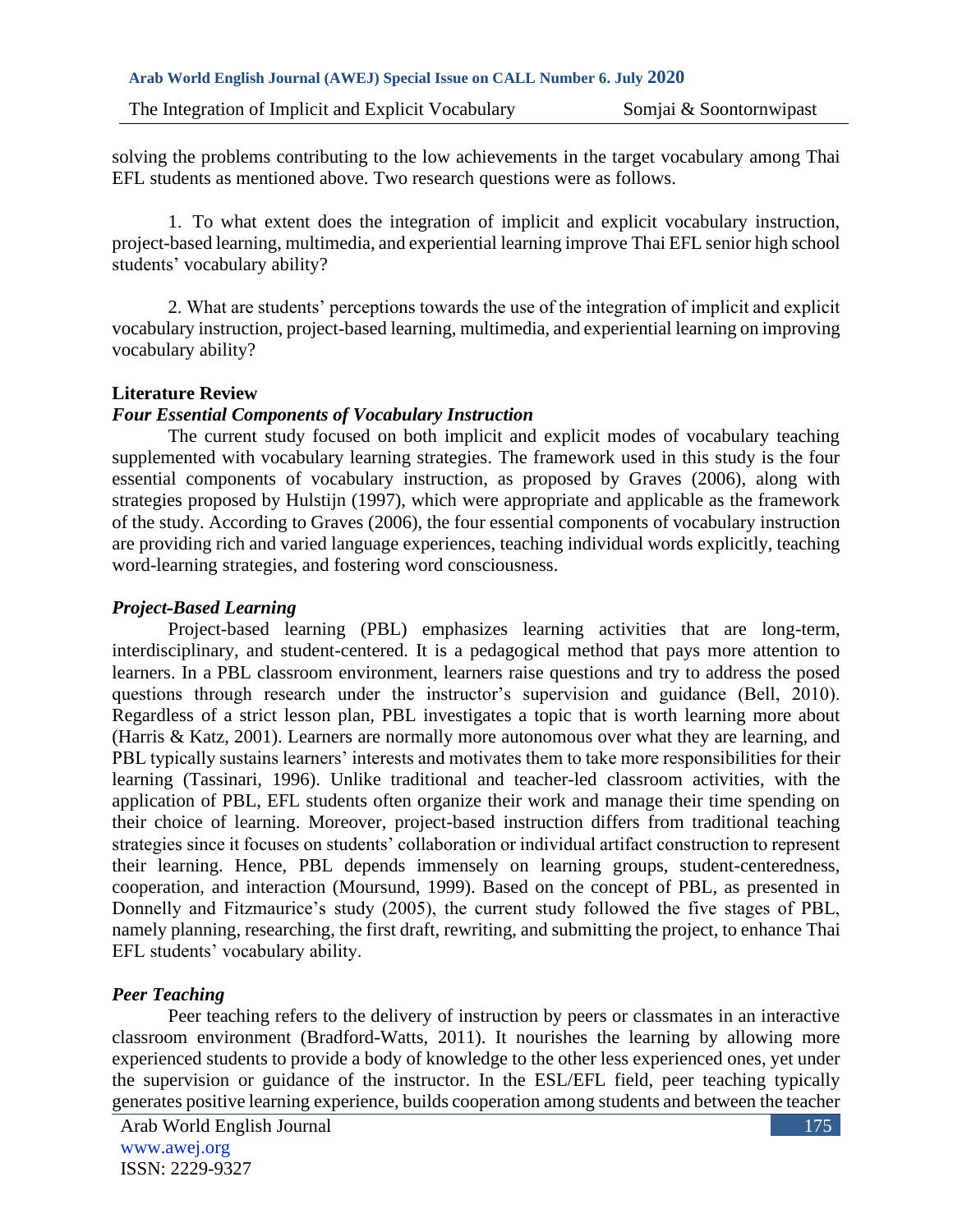and students, develops students' self-confidence in language mastery, and increases better language skill development (Bradford-Watts, 2011; Sunggingwati, 2018; Harutyunyan & Poveda, 2018). In the teaching of English vocabulary, peer teaching deems beneficial impacts. Mackiewicz, Wood, Cooke, and Mazzotti (2010) reported that peer teaching allowed learners to use new vocabulary socially in class, and the practice using new words in conversational contexts with peers and teachers, with whom the students felt acquainted, reinforced comprehension and increased learning relaxation.

### *Multimedia*

Multimedia can be described as the combination of various digital media types, such as text, images, sound, and video, into an integrated multi-sensory interactive application or presentation to convey messages or information to the audience. Multimedia comprises different elements, and each element has its advantages. Velleman and Moore (1996) report that for any multimedia system to be successful these elements must be in balance. It means each component should be employed for what it does best and not letting one element dominate over the others. In the field of language learning and teaching, several studies also indicated that the use of technology had a positive impact on vocabulary teaching and learning (Agca & Özdemir, 2013; Suwantarathip & Orawiwatnakul, 2015; Solak & Cakir, 2015). It potentially increases students' mastery of English as a second or a foreign language (ESL/EFL). Consequently, multimedia is beneficial and advisable in language learning and teaching, especially in the era that a wide variety of multimedia sources are ubiquitous since it facilitates ESL/EFL students to acquire English language skills.

# *Kolb's Experiential Learning Cycle*

Kolb (1984) claims that learning is the process of knowledge creation through the conversion of experience. He presents a cyclical model of learning that consists of four stages, which are concrete experience, reflective observation, abstract conceptualization, and active experimentation. The proposed learning cycle explains the process of experience translation via reflection into concepts that guide active experimentation and enhances the choice of new experiences. The first stage of the cycle is where the learner experiences an activity, such as fieldwork, and the second stage is when the learner reflects on that encountered experience. The third stage is where the learner attempts to conceptualize a theory or model of what he or she observes. Finally, the fourth stage is where the learner tries to plan for a forthcoming experience.

Regarding the abovementioned literature, the current study integrated the four theories to develop Thai EFL students' vocabulary ability. Figure 1 presents the theoretical framework of the study.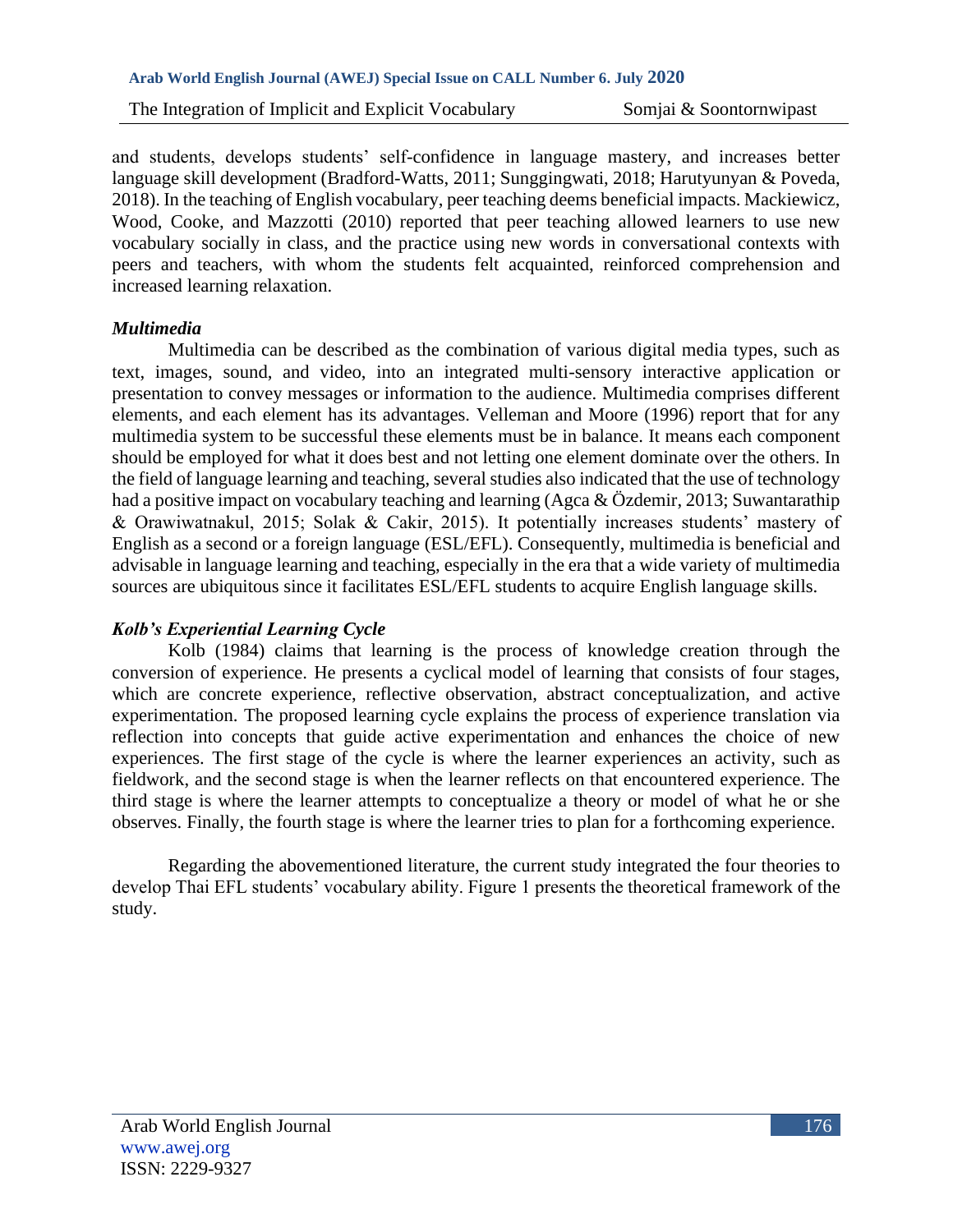

*Figure1.* The theoretical framework of the study

# **Methodology**

# *Research Design*

The present study adopted the mixed-methods embedded experimental research design (Creswell & Clark, 2007). Quantitative and qualitative methods were employed in this study to collect data for answering the two research questions. A one-group pre-test and post-test design were integrated to examine the impacts of the integration of implicit and explicit vocabulary instruction, project-based learning, multimedia, and experiential learning on improving Thai EFL senior high school students' vocabulary ability.

# *Research Participants*

The participants, selected via a purposive sampling method, were 45 tenth-grade students who enrolled in a compulsory English course in the first semester of the 2019 Academic Year. Out of the 16 classes of the tenth-grade students, the chosen participants were consistently the lowest and were academically among the weakest students. Considered to be low English proficiency students, their GPA was from 2.00 to 2.50, while the other students' GPAs were ranging from higher than 2.50 to 4.00. Their Ordinary National Educational Test (ONET) scores in English were also low.

# *Instruments*

# *Pre-Test and Post-Test for Vocabulary Ability*

Before and after the learning through the integration of implicit and explicit vocabulary instruction, project-based learning, multimedia, and experiential learning, the participants took a pre-test and a post-test, respectively. The pre- and post-test aimed at assessing the participants' vocabulary ability. In this study, vocabulary ability refers to the ability to match the vocabulary with the correct definition, recognize and use context clues to determine the meanings of new words, and apply new words to write short sentences. Therefore, the pre- and post-test comprised three parts, and each part attempted to assess the students' vocabulary ability as previously mentioned. The contents of the test were as the following.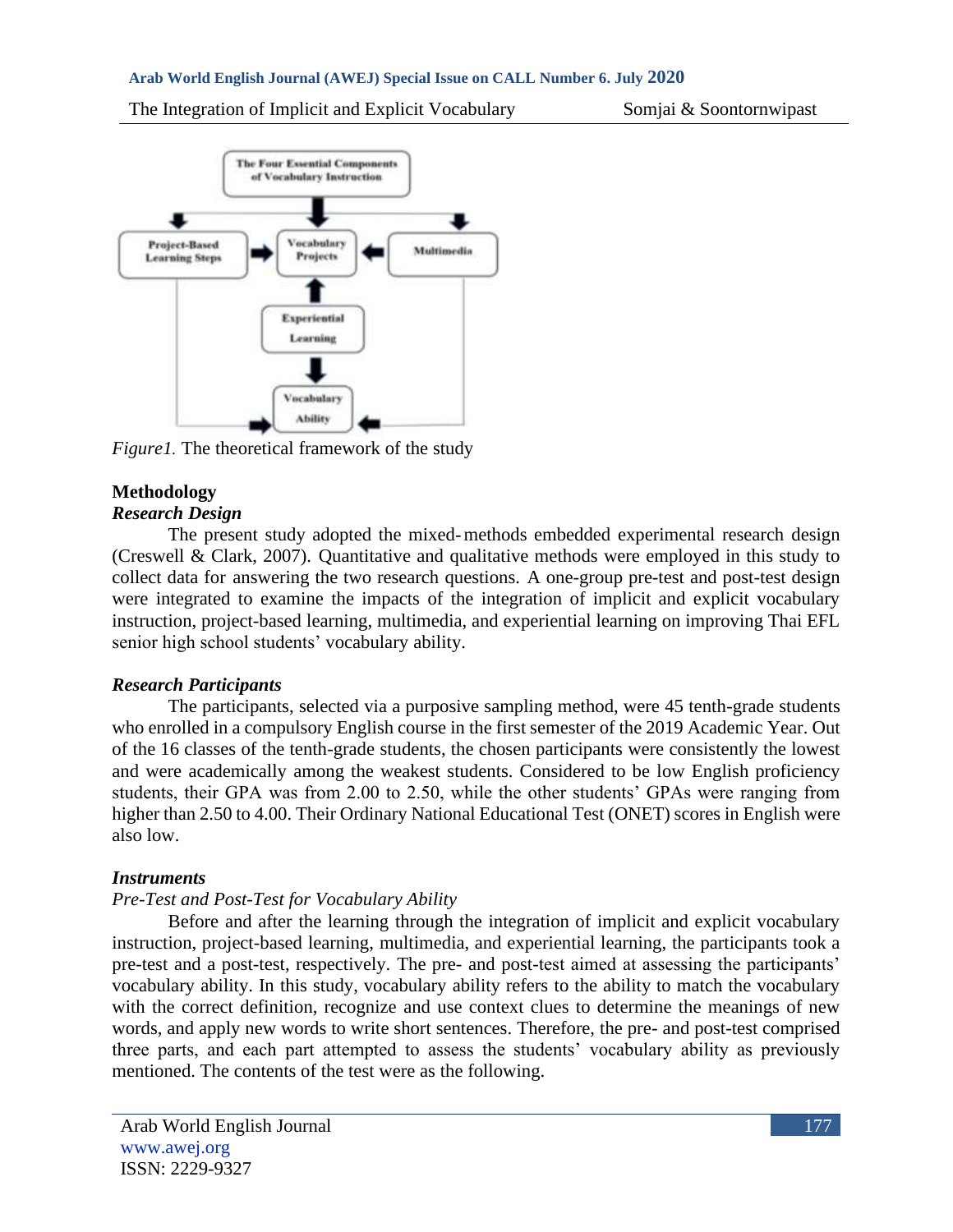Part 1: Matching Word to Definition Test Part 2: Multiple-Choice Sentence Test Part 3: Short Sentence Writing Test

# *Students' Reflective Journal (SRJ)*

In this study, the students' reflective journals (SRJs) were employed to elicit students' perception towards the integration of implicit and explicit vocabulary instruction, project-based learning, multimedia, and experiential learning. The participants were assigned to write a reflective journal for three times after each stage of learning. Prompts, in the form of questions, were provided to help the participants focus on aspects that were relevant to the current study. Students were allowed to write their reflections in Thai to minimize any language problems. When analyzing the data, the researcher translated Thai responses into English, and the translated responses were rechecked by the experts.

# *Students' Perception Questionnaire*

The designed questionnaire aimed to elicit students' perceptions toward the integration of implicit and explicit vocabulary instruction, project-based learning, multimedia, and experiential learning to develop their vocabulary ability. The questionnaire was adapted from Phisutthangkoon's (2012), and it consisted of 17 question items formatted in a five-point Likerttype rating scale, ranging from 'strongly agree' to 'strongly disagree.' Moreover, the questionnaire was followed by three open-ended questions, which were written in both Thai and English.

# *Semi-structured Focus Group Interviews*

Semi-structured focus group interviews were conducted with 15 participants to obtain their perceptions towards the instructions and to gain a deeper understanding of their perceptions in performing vocabulary ability assessment tasks. Participants were divided into three groups of five participants based on the levels of their vocabulary ability based on their mean score of pre-tests and post-tests vocabulary ability assessment. From all 45 students, mean scores, the highest mean score was 63, and the lowest score was 40. Therefore, the researcher divided the students into three groups of five according to their mean scores.

| Students' Groups         |
|--------------------------|
| <b>Weak Students</b>     |
| <b>Moderate Students</b> |
| <b>Strong Students</b>   |
|                          |

Table 1. *The criterion for dividing students for the interviews*

# **Data Collection Procedure**

Table 2 presents the data collection procedures outlining what activities had been planned and what teaching methods would be used to help the students learn new target vocabulary words. The data collection plan covered the eight weeks of English teaching.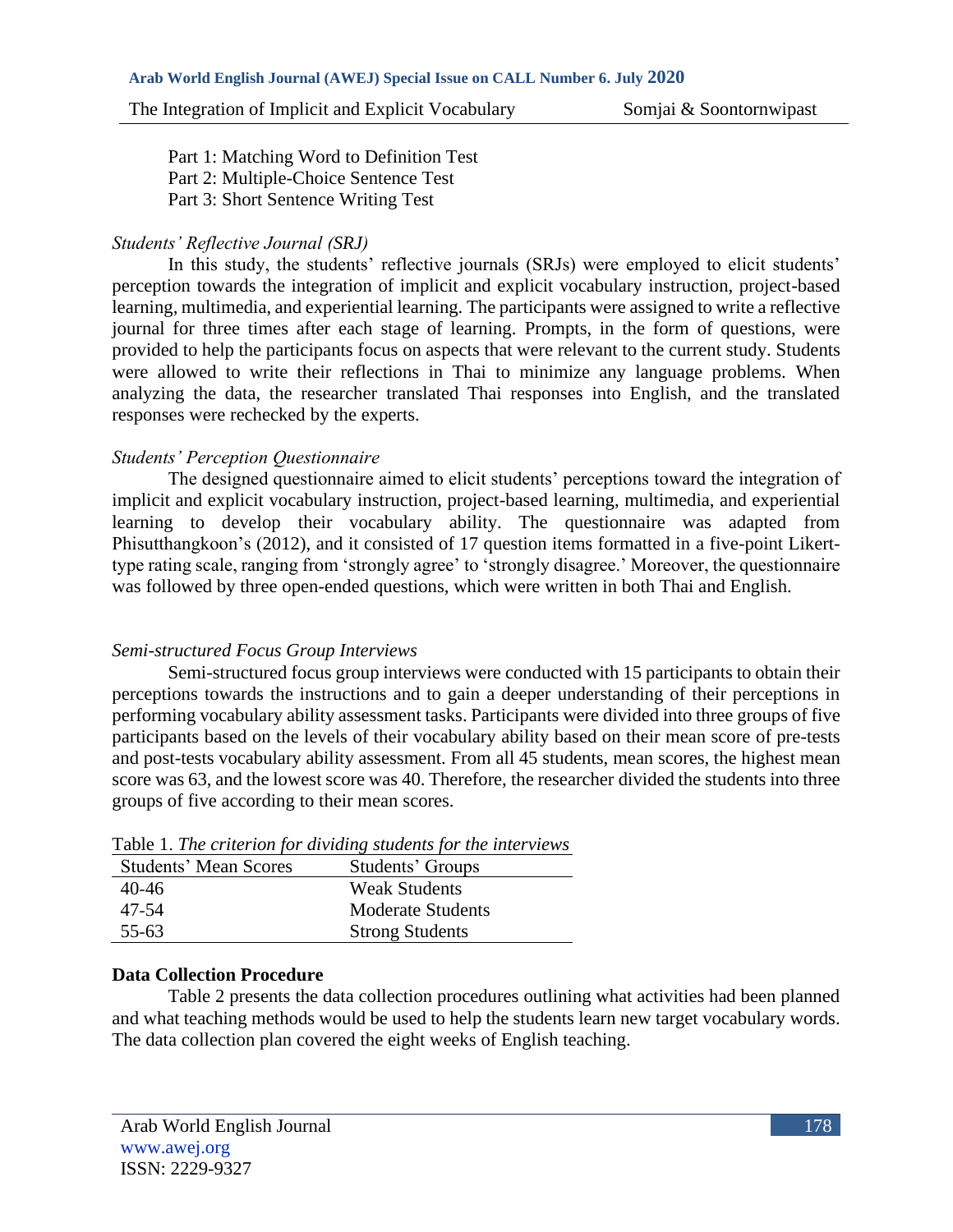The Integration of Implicit and Explicit Vocabulary Somjai & Soontornwipast

| Week No. | Class session        | Activities                                                                                                                                    |
|----------|----------------------|-----------------------------------------------------------------------------------------------------------------------------------------------|
| Week 1   | <b>First Meeting</b> | - Introduction of the current research                                                                                                        |
|          |                      | - Distribution of the consent form                                                                                                            |
|          |                      | - Distribution of the English proficiency profile                                                                                             |
|          | Second               | - Pre-Test                                                                                                                                    |
|          | Meeting              |                                                                                                                                               |
| Week 2   | <b>First Meeting</b> | - Teacher Model 1                                                                                                                             |
|          |                      | - The first demonstration and provision of class lecture, activity<br>engagement, a project, and a PowerPoint presentation of the<br>teacher  |
|          | Second               | - Teacher Model 2                                                                                                                             |
|          | Meeting              | - The second demonstration and provision of class lecture,<br>activity engagement, a project, and a PowerPoint presentation<br>of the teacher |
| Week 3   | <b>First Meeting</b> | PBL Step 1 Planning                                                                                                                           |
|          |                      | - Group work assignment: Planning a project to teach ten<br>vocabulary words to peers using PowerPoint presentation                           |
|          | Second               | PBL Step 2 Researching                                                                                                                        |
|          | Meeting              | - Assigning tasks to individual group member: Doing research                                                                                  |
|          |                      | for more information, reading related articles, visiting the                                                                                  |
|          |                      | library, using online search engines                                                                                                          |
| Week 4   | <b>First Meeting</b> | PBL Step 3 First draft                                                                                                                        |
|          |                      | - Getting all ideas down on a paper                                                                                                           |
|          |                      | - Writing a vocabulary project                                                                                                                |
|          | Second               | PBL Step 4 Rewriting                                                                                                                          |
|          | Meeting              | - Rewriting and editing the project based on the corrections and                                                                              |
|          |                      | suggestions received from the teacher                                                                                                         |
|          |                      | PBL Step 5 Submitting Projects                                                                                                                |
|          |                      | - Submitting of the edited project                                                                                                            |
| Week 5   | <b>First Meeting</b> | Peer teaching                                                                                                                                 |
|          |                      | - Group 1 Presenting the project                                                                                                              |
|          |                      | - Writing a student reflective journal                                                                                                        |
|          | Second               | Peer teaching                                                                                                                                 |
|          | Meeting              | - Group 2 Presenting the project                                                                                                              |
| Week 6   | <b>First Meeting</b> | - Writing a student reflective journal<br>Peer teaching                                                                                       |
|          |                      | - Group 3 Presenting the project                                                                                                              |
|          |                      | - Writing a student reflective journal                                                                                                        |
|          | Second               | Peer teaching                                                                                                                                 |
|          | Meeting              | - Group 4 Presenting the project                                                                                                              |
|          |                      | - Writing a student reflective journal                                                                                                        |
| Week 7   | <b>First Meeting</b> | Peer teaching                                                                                                                                 |
|          |                      | - Group 5 Presenting the project                                                                                                              |
|          |                      |                                                                                                                                               |

Table 2. *Data collection procedures*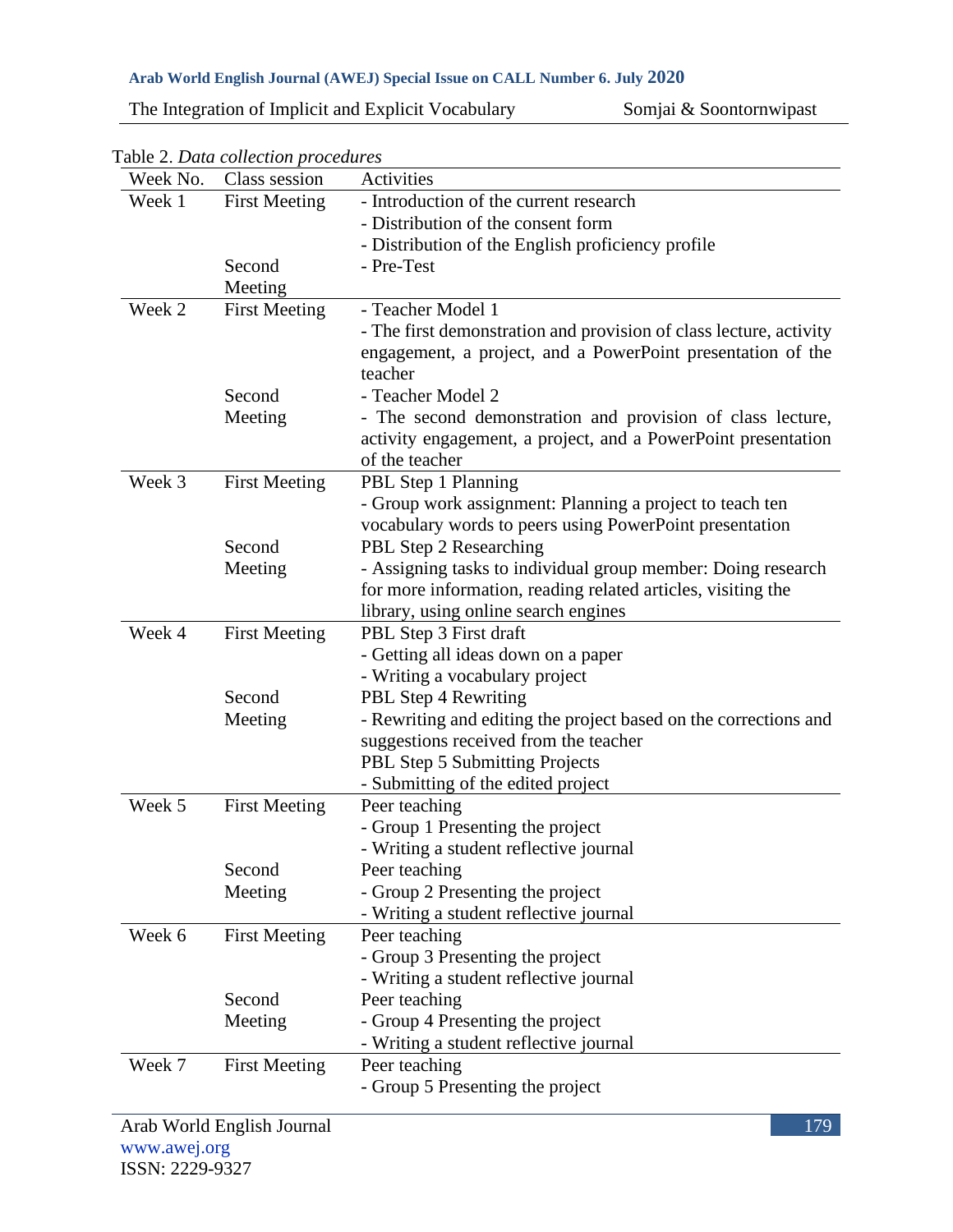| Week No. | Class session        | Activities                                             |
|----------|----------------------|--------------------------------------------------------|
|          |                      | - Writing a student reflective journal                 |
|          | Second               | Peer teaching                                          |
|          | Meeting              | - Group 6 Presenting the project                       |
|          |                      | - Writing a student reflective journal                 |
| Week 8   | <b>First Meeting</b> | - Post-test                                            |
|          |                      | - Distribution of students' perception questionnaire   |
|          | Second               | - Conducting of semi-structured focus group interviews |
|          | Meeting              |                                                        |

The Integration of Implicit and Explicit Vocabulary Somjai  $\&$  Soontornwipast

The participants were also required to answer the designed questionnaire inquiring about their perceptions towards the intervention, followed by the semi-structured focus group interviews. There were three groups of five interviewees, divided according to their pre- and post-test mean scores. The interviews were recorded with the prior permission of the interviewees. Simultaneously, the researcher also took notes during the interview sessions.

#### **Data Analysis**

#### *Vocabulary Ability Scores on Pre-test and Post-test*

The quantitative data obtained through the pre- and post-test were analyzed using descriptive and inferential statistic protocols. The data were calculated to find the mean score and standard deviation. The statistic comparison was to identify the significant differences between the pre- and post-test scores. Moreover, inferential statistical analysis was employed, and a dependent Sample T-test (2-tailed) was used to indicate if the discrepancy between the pre- and post-test scores were significantly different. Additionally, t-value and df-values were included to calculate the effect size to help validate the results.

#### *Students' Reflective Journals*

The qualitative data were analyzed using the thematic coding, as suggested by Creswell and Poth (2013). The data were categorized into themes regarding the frequency of repeated words and keywords. Similar information was grouped into categories with assigned and specific labels. Member checking was also assigned for triangulation, and independent observers examined the categories to ensure the consistency and creditability of the researcher's analysis.

### *Students' Perception Questionnaire*

Students' self-rating scores from the perception questionnaire were analyzed and calculated for the mean and standard deviation and interpreted into five levels as follows.

> $4.21 - 5.00 =$  very high  $3.41 - 4.20 =$ high  $2.61 - 3.40 = \text{moderate}$  $1.81 - 2.60 = \text{low}$  $1.00 - 1.80 = \text{very low}$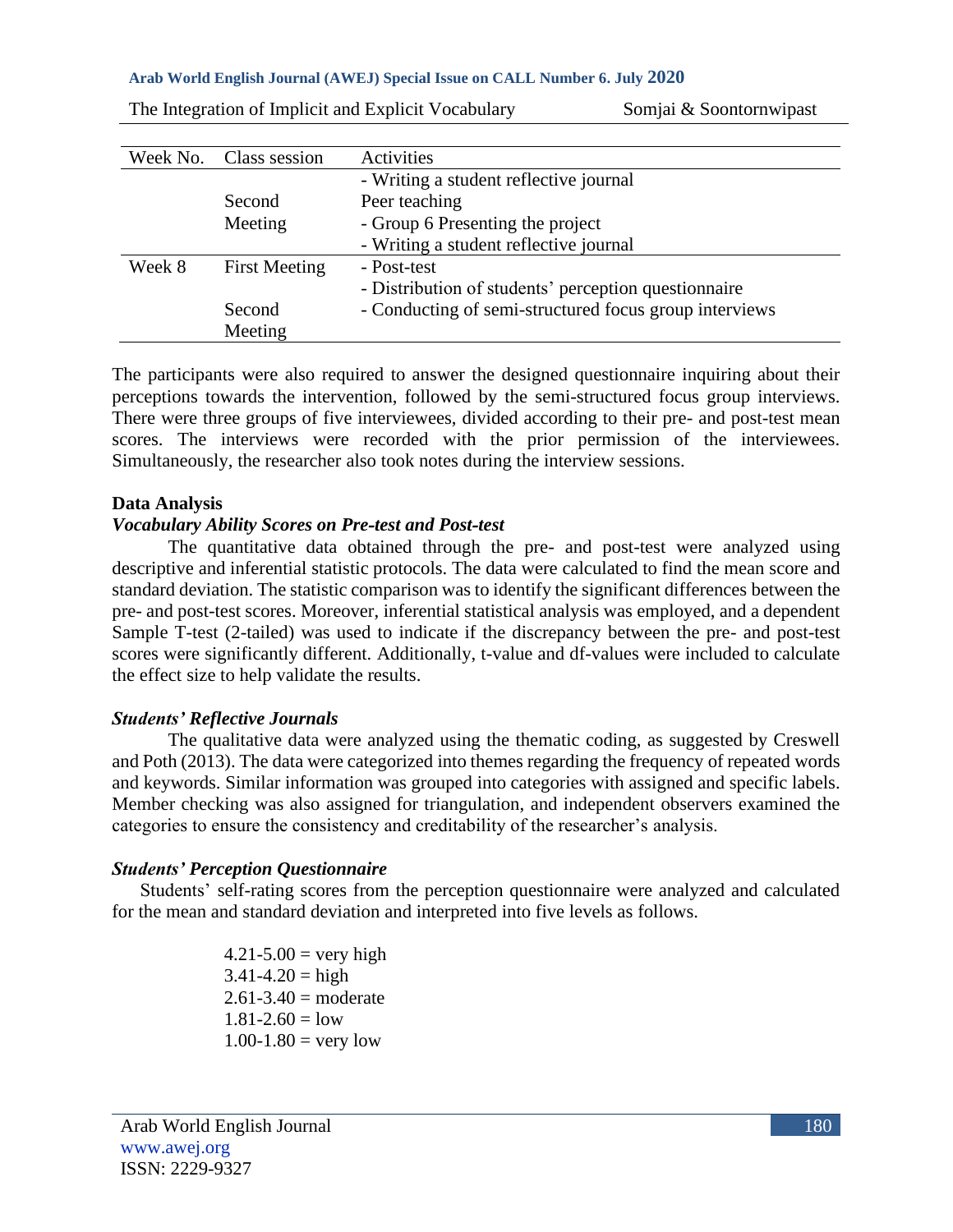The Integration of Implicit and Explicit Vocabulary Somjai  $\&$  Soontornwipast

Furthermore, all students were asked to respond to three open-ended questions. The responses were labeled and grouped to yield themes of perception. The data gathered were analyzed via open coding methods (Strauss & Corbin, 1990).

#### *Semi-structured Focus Group Interviews*

Interviews were transcribed verbatim to capture the richness and in-depth of the data. Thematic coding was used to interpret the transcriptions of the semi-structured focus group interviews. The triangulation of qualitative data gathered from students' reflective journals, a students' perception questionnaire, and semi-structured focus group interviews intended to increase the credibility and validity of the study.

#### **Results and Findings**

The findings of this study are divided into two parts, namely 1) the impact of the integration of implicit and explicit vocabulary instruction, project-based learning, multimedia, and experiential learning, and 2) students' perceptions toward the application of the integrated instruction to improve their vocabulary ability.

*The impacts of the integration of implicit and explicit vocabulary instruction, project-based learning, multimedia, and experiential learning on improving vocabulary of Thai EFL senior students*

This section demonstrated the effects of the integration of implicit and explicit vocabulary instruction, PBL, multimedia, and experiential learning to improve the students' vocabulary ability. Table 3 presents the students' pre- and post-test scores before and after participating in the current study.

| Table 3. Findings from pre- and post-tests |                |           |               |           |          |      |      |  |  |  |  |
|--------------------------------------------|----------------|-----------|---------------|-----------|----------|------|------|--|--|--|--|
|                                            | Pre            |           | Post          |           |          |      |      |  |  |  |  |
|                                            |                |           |               |           |          |      |      |  |  |  |  |
|                                            | $\overline{x}$ | <b>SD</b> | $\mathcal{X}$ | <b>SD</b> |          |      |      |  |  |  |  |
|                                            |                |           |               |           |          |      |      |  |  |  |  |
| Vocabulary ability 43.84 6.17 61.77 7.10   |                |           |               |           | $41.32*$ | .000 | 2.69 |  |  |  |  |
|                                            |                |           |               |           |          |      |      |  |  |  |  |

Table 3. *Findings from pre- and post-tests*

As presented in Table 3, the paired-samples *t*-test shows a statistically significant difference in the pre-test mean scores of vocabulary ability ( $\bar{x}$  = 43.84, *SD* = 6.17) and the post-test mean scores ( $\bar{x}$ = 61.77, *SD =* 7.10); *t* (22) = 41.32, p < .001. In addition, Cohen's D (*d* = 2.69) indicates a large effect size, suggesting that the intervention had a large effect on language ability pre-test compared with post-test.

*Students' perceptions towards the integration of project-based learning, implicit and explicit vocabulary instruction, multimedia, and experiential learning*

Regarding the students' perceptions toward the application of the integrated vocabulary instruction obtained from students' reflective journals, a students' perceptions questionnaire, and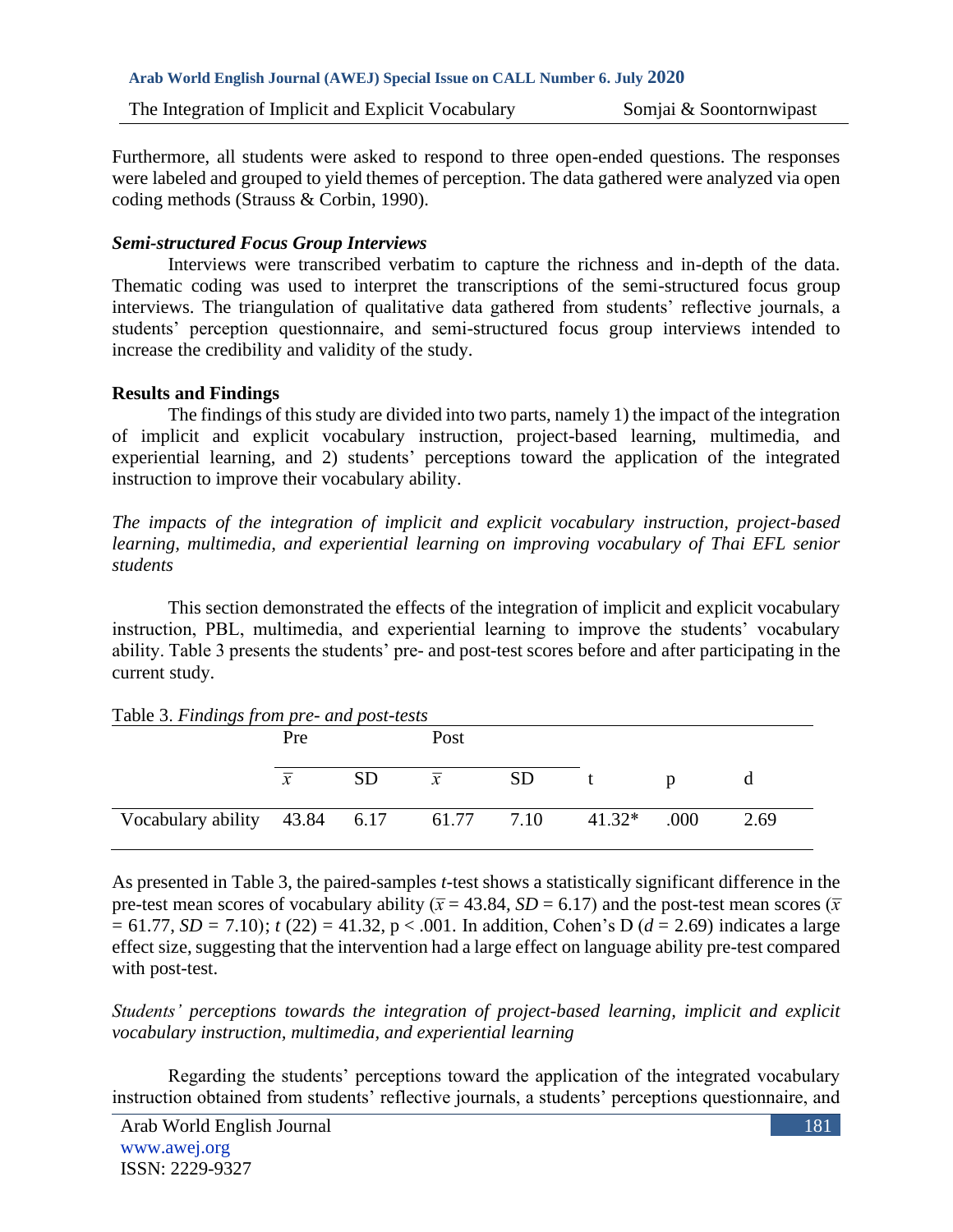The Integration of Implicit and Explicit Vocabulary Somjai & Soontornwipast

semi-structured focus group interviews, it revealed that all 45 students had positive perceptions toward the instruction. They all reflected that integrated vocabulary instruction was advantageous and practical, and it helped to improve their vocabulary ability significantly. Moreover, they reported that they could learn new vocabulary faster and more easily, and their level of selfconfidence also increased. With the improvement of vocabulary learning and self-confidence, the students mentioned that their speaking skills were also better. The instruction also created a pleasant learning atmosphere, which encouraged them to participate in classroom activities and use technology for learning. The students' comments gathered from the interviews were presented as the following.

#### Memorizing New Vocabulary Faster and More Easily

*S29: Activities and techniques of this course help me remember new words faster because I get more techniques to guess the meaning of new words such as looking at context clues and using prefixes and suffixes. These techniques are very useful for me to apply to guess the meaning of other words.*

*S6: The use of motivating and attractive PowerPoint presentations consisting of definitions, related pictures, pronunciation clips, and sample sentences helps me remember more easily.*

#### Increasing Self-Confidence

*S29: This course helps develop my self-confidence in using English to speak in front of the class because I practice presenting with my friends my times before the actual presentation.*

*S1: With the teacher's support, feedback, suggestions, and assistance through this course, I have more confidence to present in English in front of others.*

### Improving Speaking Skills

*S41: I practice presenting so many times that I can remember everything. Finally, I can do my job perfectly. It has given me much confidence in speaking English.*

*S8: From previous teaching and learning, I have very little chance to speak English and present in front of the class. This course allows me to speak more. I have developed my English speaking and presenting in front of others.*

#### Creating a Pleasant Atmosphere to Study

*S26: Instead of lecturing, using various activities makes my classroom more fun and interesting to study. I, therefore, enjoy this class the most.*

*S1: The implementation of many activities, such as Q&A sessions, pronunciation practice, and various fun games, make me enjoy the lesson and make my classroom environment more relaxing and interesting.*

Providing Students with the Opportunity to Participate in Classroom Activity *S9: Having the opportunity to teach friends and study with friends encourage me to join the classroom teaching and learning a lot.*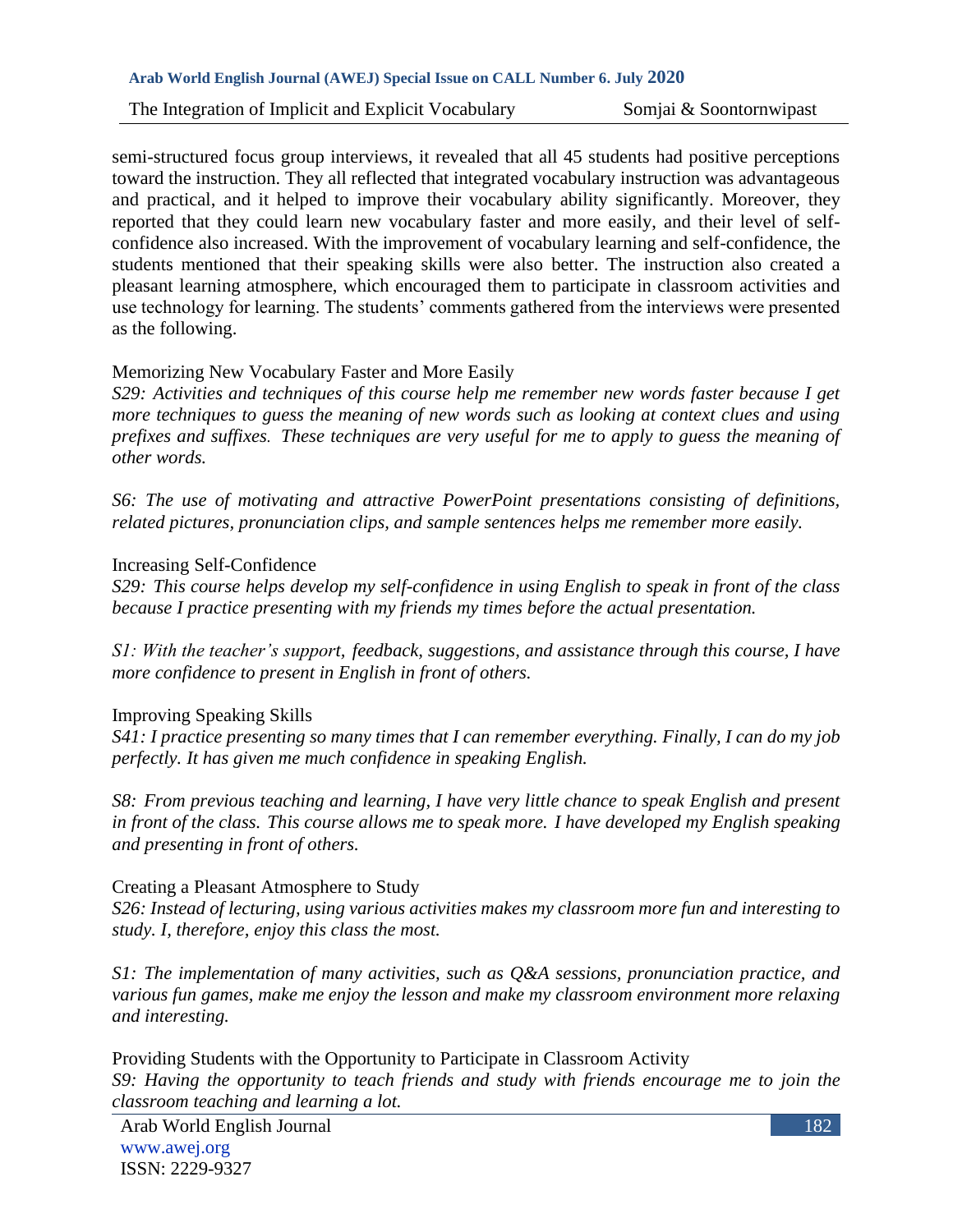The Integration of Implicit and Explicit Vocabulary Somjai & Soontornwipast

*S32: Making a vocabulary project, a multimedia PowerPoint presentation, based on project-based learning procedures helps motivate me to be involved in the teaching and learning activities.* Encouraging Students to Use Various Kinds of Technology

*S39: What I gained the most from learning this course is to use new technology beginning from making a project to teaching friends in class. Technology is involved in every procedure of the course.*

*S33: This course encourages me to use technology a lot especially in the process of making PowerPoint presentations because I have learned how to make, edit, and create an interesting and attractive PowerPoint presentation through this course.*

### **Discussion**

Even though very little previous research employed an integration of implicit and explicit vocabulary instruction, project-based learning, multimedia, and experiential learning to improve EFL learners' vocabulary ability, the researcher found, in the current study, this intervention advantageous and innovative in the field of vocabulary development. It can be an alternative teaching strategy for vocabulary. The researcher also found that the participants' responses in the journals, questionnaires, and interviews presented a similar idea that the abovementioned intervention hugely improved their vocabulary ability. The following section explains how the course helps to enhance the participants' vocabulary performance.

# *Reasons Why the Intervention Helps Students Improve Their Vocabulary*

### *The Opportunity to Create a Project*

When students were assigned to create a vocabulary project to teach 10 vocabulary words to their peers, students have to search, study, and understand all aspects of their assigned vocabulary. Besides, they have to find the example sentences, which include target vocabulary, pictures, and pronunciation clips related to the vocabulary. These processes encourage them to learn and remember vocabulary simultaneously. Furthermore, being responsible for searching for relevant information about the target vocabulary, such as definitions, meanings, example sentences, pronunciation, and related images, help them remember words more easily.

# *The Opportunity to Teach Their Friends*

In this study, when students finished creating their projects, they have to use their projects to teach their peers. Having an opportunity to teach their peers and prepare their lessons enabled them to develop vocabulary ability. Besides, acting as a teacher, practicing presenting many times, and receiving feedback from the teacher greatly helped them increase their vocabulary ability.

# *The Opportunity to Learn with Their Friends*

Apart from teaching their friends, students also have a chance to learn vocabulary from their friends. Peers' teaching not only helped students to remember words well but also made the teaching atmosphere relaxing and not stressful. When students feel comfortable and enjoyed, they are active and willing to participate in classroom activities. When they do not understand, they feel free and ask and answer questions. This helps them to memorize vocabulary faster and more easily.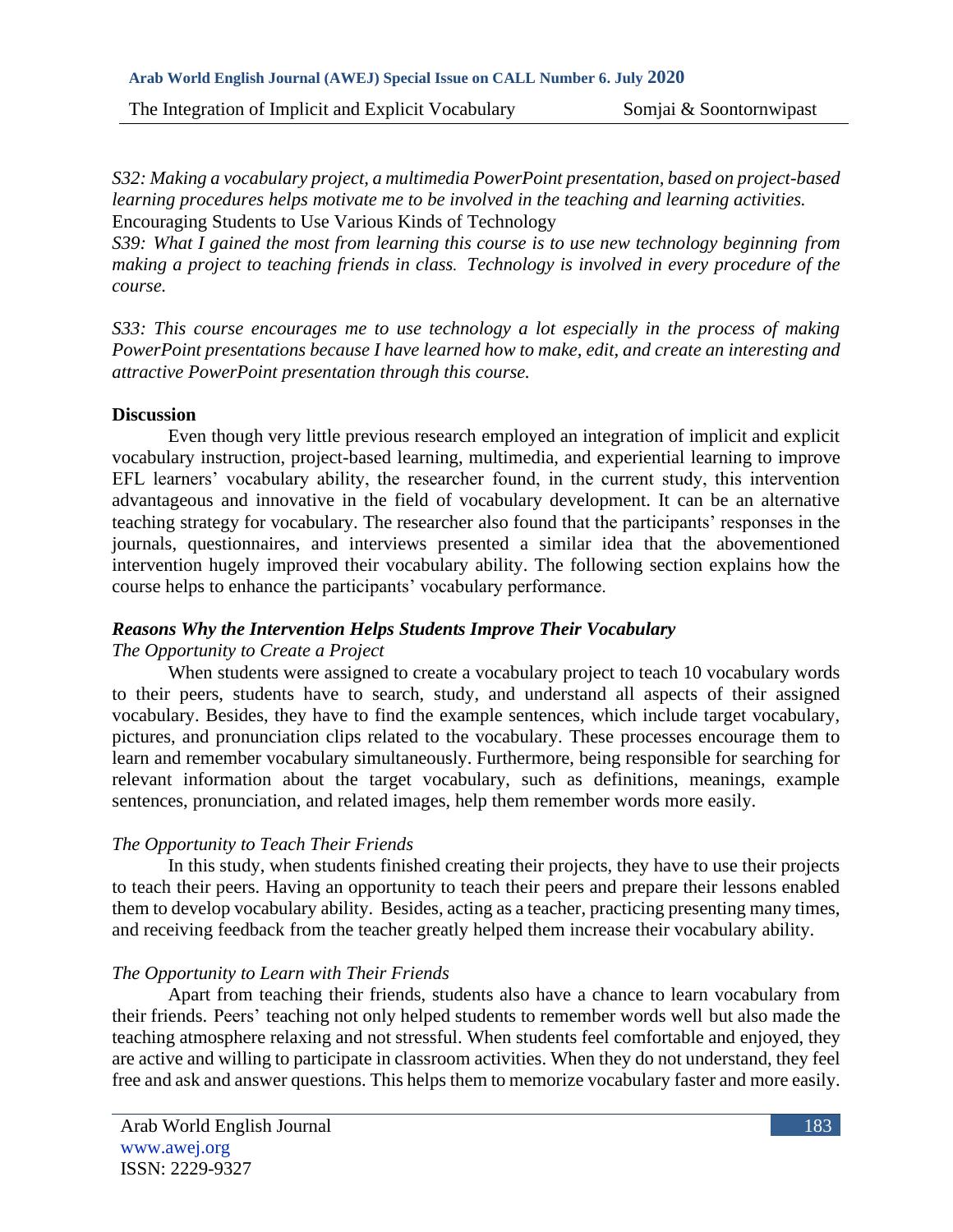#### *Practical and Useful Techniques*

This section will discuss the practical and outstanding techniques used in this study, according to the students' responses. Most students mentioned that peer teaching techniques and the use of multimedia facilitate their vocabulary learning as the following.

#### *Peer Teaching Techniques*

### *Peer Teaching Techniques Help Students Learn New Vocabulary Faster and More Easily.*

Most participants in the current study reported that peer teaching helped them develop their vocabulary ability faster and more easily. This is in line with various studies that peer teaching increases the students' knowledge of vocabulary acquisition (Kourea, Cartledge, & Musti-Rao, 2007), and peer teaching facilitates students to successfully master new English vocabulary words and their spellings (Greenwood, Arreaga-Mayer, Utley, Gavin, & Terry, 2001; Mackiewicz, Wood, Cooke, & Mazzotti, 2010). Since peer teaching requires students to use social skills and collaboration, students have more chances to interact with each other. Furthermore, students who are normally silent in the classroom will gradually be active and more verbal. As a result, the vocabulary retention rate will be higher, and students will acquire more vocabulary words (Malone & McLaughlin, 1997).

### *Peer Teaching Techniques Creates a Pleasing Classroom Environment*

Most participants also mentioned that peer teaching helped create a pleasing classroom environment; moreover, it made the teaching atmosphere more relaxing and enjoyable. This finding can be supported by a study conducted by Gut, Farmer, Bishop, Hives, Aaron, and Jackson (2004) that students were more enthusiastic about their learning and enjoyed playing the part of the tutor or tutee. Besides, peer teaching seems to create a positive impact on struggling learners who find asking for help difficult. It also promotes positive feelings toward the subjects being taught, collaborative learning activities, and teachers (McDuffie, Mastropieri & Scruggs, 2009).

From the researcher's observation, when the participants were taught by their peers, they got involved in their learning more. Moreover, peer teaching encouraged the participants to admit that they had problems understanding the lessons. This situation triggered discussions, inquiries, practice, and evaluation of the learning process with direct feedback. Consequently, peer teaching grants students more opportunities to practice what they learn by doing the required activities. The students' awareness of responsibility and self-confidence also increases. The finding is in the same direction as the ones yielded in the studies of Brady, Holt, and Welt (2002), Tang, Hernandez, and Barbara (2004), Kenner and Kress (2004), and Weberschock, Ginn, Reinhold, Strametz, Krug, Bergold, and Schulze (2005) that peer teaching is an effective teaching strategy to develop students' language and social abilities.

To conclude, peer teaching can be a wonderful gift in the classroom, providing a varied approach for both the teacher and the student in the learning process. However, the teacher should be creative, take the plunge, and organize some activities where the students take the lead, discussion groups, feedback, oral presentations, and brainstorming.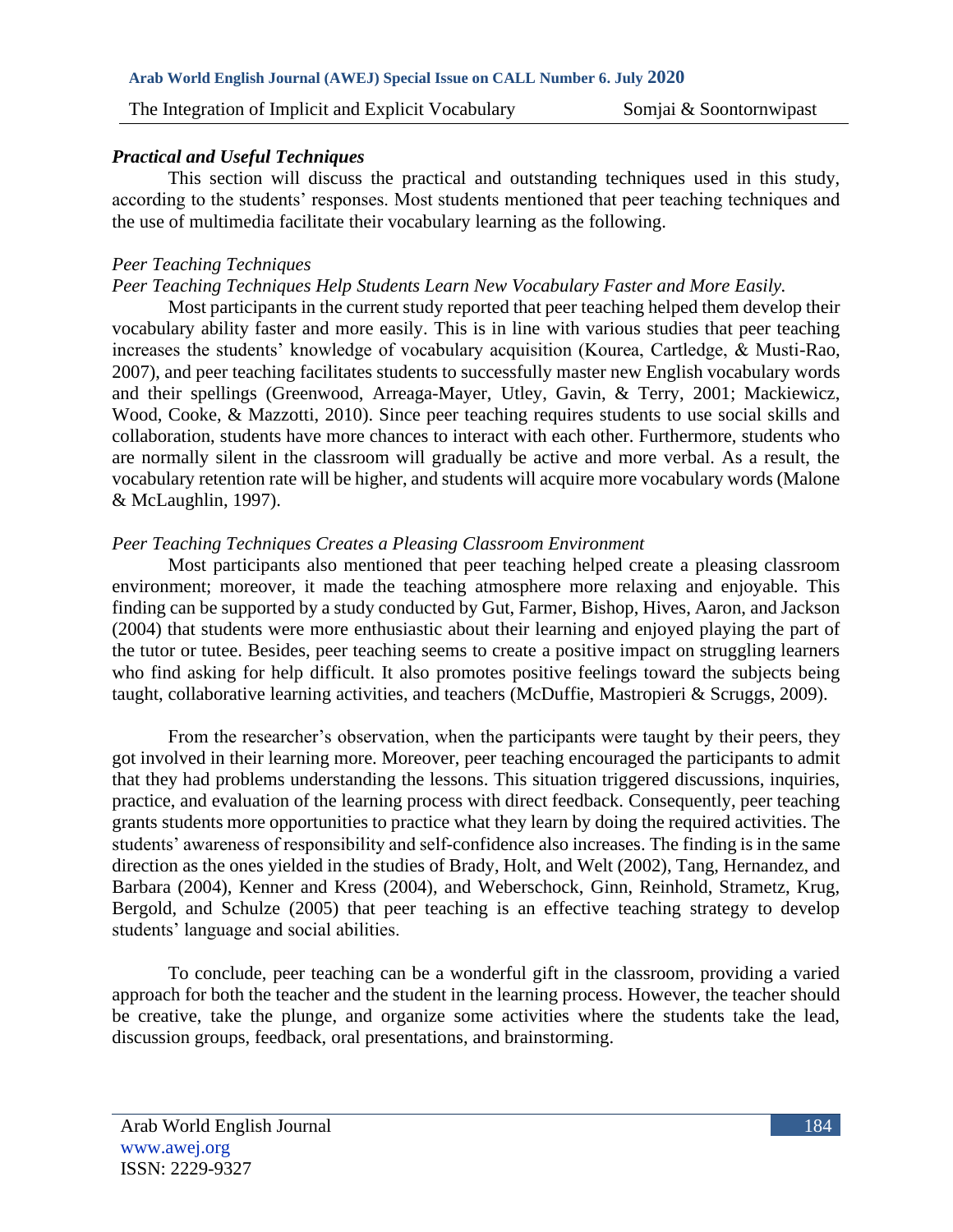The Integration of Implicit and Explicit Vocabulary Somjai & Soontornwipast

### *The Use of Multimedia to Facilitate Vocabulary Learning*

Another essential aspect gained from most of the participants' reflections is the beneficial use of multimedia to facilitate the faster and easier learning of vocabulary. Most participants reported that the use of text, sound, pictures, videos, and animations helps them learn new vocabulary more effectively in a faster and easier pace. The participants' responses in the present study are consistent with some other previous research studies as the following.

Multimedia facilitate language learning and teaching (Nation, 2001). They allow learners to use multisensory elements, texts, sound, pictures, videos, and animations as they provide a meaningful and comprehensive learning context. Paivio (1990) stated that the more learners associated target words with appropriate nonverbal referents (pictures, objects, emotions, and events), the more meaningful their connections between verbal and visual would become. As a result, when learning new words verbally and visually, ESL/EFL learners have better recall and more appropriate use of the words, compared with when the words are either verbally or visually coded individually. Therefore, additional pictorial cues are efficient and effective, and they assist learners to associate words and pictures (Oxford & Crookall, 1990).

Furthermore, some researchers discussed the impacts of the use of multimedia to information presentation on L2 vocabulary acquisition (Akbulut, 2007; Kim & Gilman, 2008). The results of these studies showed that texts, along with videos, pictures, and graphics, promoted L2 vocabulary acquisition. The results of Akbulut's (2007) study showed that students having access to word definitions, along with pictures and short video clips, achieved significantly higher vocabulary scores than those groups assigned to research only word definitions.

In summary, vocabulary development vitally influences the progress of language learning in every aspect. An integration of different modes of multimedia inputs, such as texts, sounds, pictures, videos, and animations, will yield effective English language learning procedures, not only for vocabulary teaching and learning but also for teaching and learning of other linguistic contents.

### **Implications**

To effectively implement the teaching techniques used in this study, there are some aspects that interested teachers should take into consideration.

Firstly, teachers must have content knowledge of using a computer and various technological media since they have to give students advice and design vocabulary projects and multimedia PowerPoint presentations, as examples for students before assigning them to create their work.

Secondly, implementing implicit-explicit teaching, PBL, multimedia, and experiential learning aims to inspire students to create their projects and multimedia PowerPoint presentations to teach their friends in the classroom. The role of the teachers is to give advice, help students solve problems, boost students' critical thinking skills, and support them to work in groups efficiently. The teachers, therefore, need to be creative, patient, resourceful, unbiased, openminded, and flexible.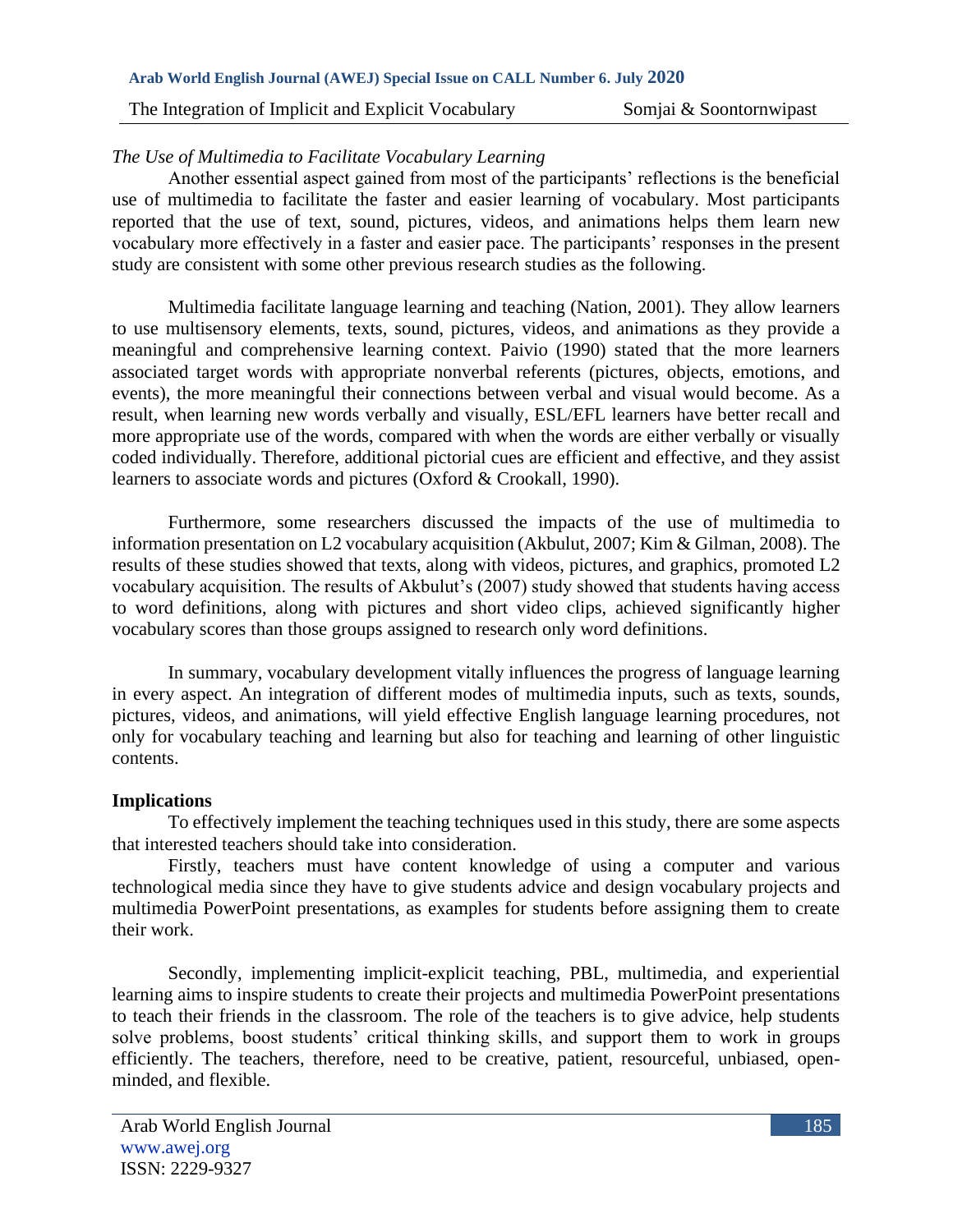Thirdly, the duration of teaching and learning management of using the integration of implicit-explicit teaching, PBL, multimedia, and experiential learning is quite long. Consequently, interested teachers should study and manage the teaching and learning time well enough and prepare the teaching plan in advance to comply with the time limit.

#### **Conclusion**

This study investigated the impacts of the integration of implicit and explicit vocabulary instruction, project-based learning, multimedia, and experiential learning to improve Thai EFL senior high school students' vocabulary ability. The findings indicated that the students who received integrated instruction significantly improved their vocabulary ability with higher test scores. The qualitative data analysis revealed that all 45 students showed positive perceptions of the instruction. They found that they could benefit from the integration of implicit and explicit vocabulary instruction, project-based learning, multimedia, and experiential learning in class because it facilitated them to learn and master new vocabulary faster and more easily. Besides, students reported that the instruction increased their self-confidence, improved their speaking skills, created a pleasant learning atmosphere, provided them with opportunities to participate in classroom activities, and encouraged them to use various kinds of technology in learning.

#### **Recommendations**

The present study recruited only one group of a small number of participants to participant in designed teaching plans within a short period. Thus, some further studies include two groups of a larger number of participants to examine whether the integration of implicit-explicit vocabulary instruction, PBL, multimedia, and experiential learning has different or similar impacts on the experimental group and the control group. Furthermore, intrigued researchers should conduct a research study applying integrated instruction with students in different grade levels or academic proficiency to identify if the instruction will yield the same or distinct findings. Finally, a delayed post-test is worth conducting to examine whether the positive effects of the instruction can help the students to retain their vocabulary ability.

#### **About the Authors:**

**Satit Somjai** is a full-time teacher at Bodindecha (Sing Singhaseni ) School, Thailand. He is currently a Ph.D. candidate at the Language Institute of Thammasat University majoring in English Language Teaching. https://orcid.org/0000-0002-0692-6766

**Assistant Professor Kittitouch Soontornwipast**, Ed.D. is a full-time lecturer at the Language Institute of Thammasat University. His research interests include teacher training, instructional media, action research for English teachers, and teaching methodology. http://orcid.org/0000- 0002-0461-7775

### **References**

Agca, R. K., & Özdemir, S. (2013). Foreign language vocabulary learning with mobile technologies. *Procedia-Social and Behavioral Sciences, 83,* 781–785. http://doi.org/10.1016/j.sbspro .2013.06.147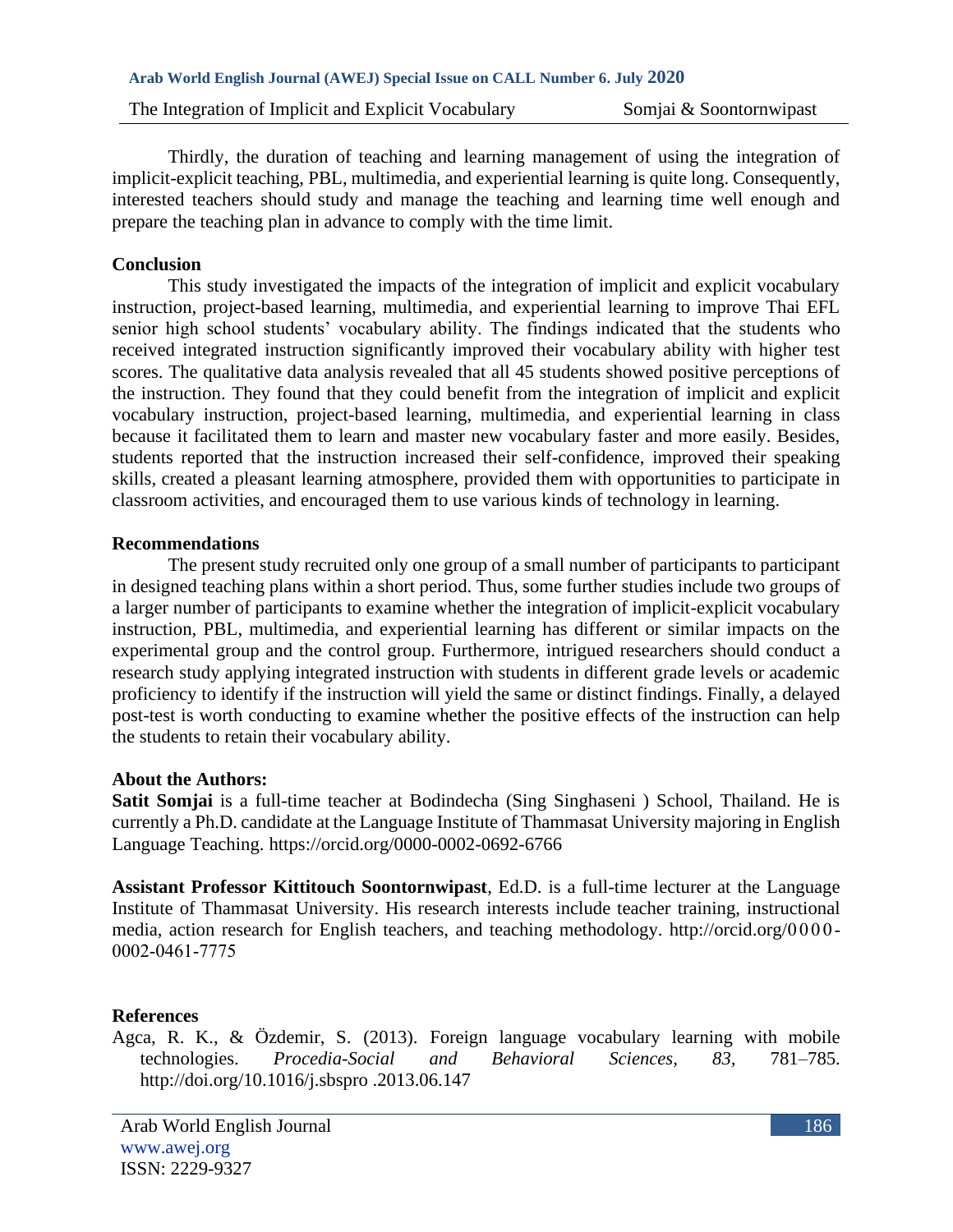The Integration of Implicit and Explicit Vocabulary Somjai  $\&$  Soontornwipast

- Akbulut, Y. (2007). Effects of multimedia annotations on incidental vocabulary learning and reading comprehension of advanced learners of English as a foreign language. *Instructional Science*, *35*(6), 499-517. DOI: [10.1007/s11251-007-9016-7](https://www.researchgate.net/deref/http%3A%2F%2Fdx.doi.org%2F10.1007%2Fs11251-007-9016-7?_sg%5B0%5D=dhHdcx3ZSUT6PCpIe74LPQkU3yefKs4cgXy65c8bKr7EY4MlKSGgf5-eZeIXiH72aF1lHe23ASX_AfhlRMEQ7QA4Gw.pwKG60PohTtm95UAapLKUtaONMI3WjqDfz4iaL-vyIDk3_Nct7QmO1-IIam4IWVrN4vs005my55TwuQ-c_E9YQ)
- Al-Seghayer, K. (2001). The effect of multimedia annotation modes on L2 vocabulary acquisition: a comparative study. *Language Learning & Technology, 5*(1), 202-232. https://doi.org/10125/25117
- Baumann, J., Edwards, E., Boland, E. & Olejnik, S. (2003). Vocabulary tricks: effects of instruction in morphology and context on fifth-grade students' ability to derive and infer word meanings. *American Educational Research Journal, 40*(2), 447-494. DOI[:10.3102/00028312040002447](https://www.researchgate.net/deref/http%3A%2F%2Fdx.doi.org%2F10.3102%2F00028312040002447?_sg%5B0%5D=eG_mRxKZLdpVf5KJi8gTwdQE0qJgqlgALM6u54hrGIR5xU5IWwI9O3HjJmB7zILxRxMxlXevjh-cYW2XYaXfuXmSzQ.TwdkNVMgNnHIJaxgvrqGiy_9TK939QuAwbm6IlTkp9p7w5k2nVsO396hhzQcHeb-1fA_Gs7lB9ytSRmaJmI1xw)
- Beck, I. L., McKeown, M. G. & Kucan, L. (2002). *Bringing words to life: robust vocabulary instruction*. New York: Guilford Press.
- Bell, S. (2010). Project-based learning for the 21st century: Skills for the future. *The Clearing House: A Journal of Educational Strategies, Issues and Ideas, 83*(2), 39-43. <https://doi.org/10.1080/00098650903505415>
- Blachowicz, C. & Fisher, P. (2000). Vocabulary instruction. In M. J. Kamil, P. B. Mosenthal, P. D. Pearson & R. Barr (Eds.), *Handbook of reading research* (pp. 503-523). Mahwah, NJ: Lawrence Erlbaum Associates.
- Bradford-Watts, K. (2011). Students teaching students? Peer teaching in the EFL classroom in Japan. *The Language Teacher, 35*(5), 31-35.
- Brady, E. M., Holt, S. and Welt, B. (2003). Peer teaching in lifelong learning institutes. *Educational Gerontology, 29*(10), 851-868.
- Creswell, J. & Poth, N. C. (2013). *Qualitative inquiry and research design: choosing among five approaches*. Los Angeles, CA: Sage.
- Creswell, J. W. & Clark, V. L. P. (2007). *Designing and conducting mixed methods research*. Thousand Oaks, CA: Sage.
- Cunningham, A. (2010). Vocabulary growth through independent reading and reading aloud to children. In E. Hiebert & M. Kamil (Eds.), *Teaching and learning vocabulary: bringing research to practice* (pp. 45-65). New York: Routledge.
- Dhanasobhon, S. (2006). *English language teaching dilemma in Thailand.* Retrieved from http://www.curriculumandinstruction.org/index.php?lay=show&ac=article&Id=539134523& Ntype=7
- Donnelly, R. & Fitzmaurice, M. (2005). Collaborative project-based learning and problem-based learning in higher education: a consideration of tutor and student role in learner-focused strategies. In G. O'Neill, S. Moore & B. McMullin (Eds.), *Emerging issues in the practice of university learning and teaching* (pp. 87-98). Dublin, AISHE/HEA.
- Dubois, M. & Vial, I. (2000). Multimedia design: the effects of reading multimodal information. *Journal of Computer Assisted Learning, 16*(2), 157-165.
- Graves, M. (2006). *The vocabulary book: learning & instruction*. New York: McGraw-Hill.
- Greenwood, C. R., Arreaga-Mayer, C., Utley, C. A., Gavin, K. M., & Terry, B. J. (2001). Classwide peer tutoring learning management system: applications with elementary level English language learners. *Remedial and Special Education, 22*, 34-47.
- Gut, D. M., Farmer, T. W., Bishop, J. L., Hives, J., Aaron, A., & Jackson, F. (2004). The school engagement project: The academic engagement enhancement component. *Preventing School Failure, 48*, 4-9.
- Harris, J. H. & Katz, L. G. (2001). *Young investigators: the project approach in the early years*. New York: Teachers College Press.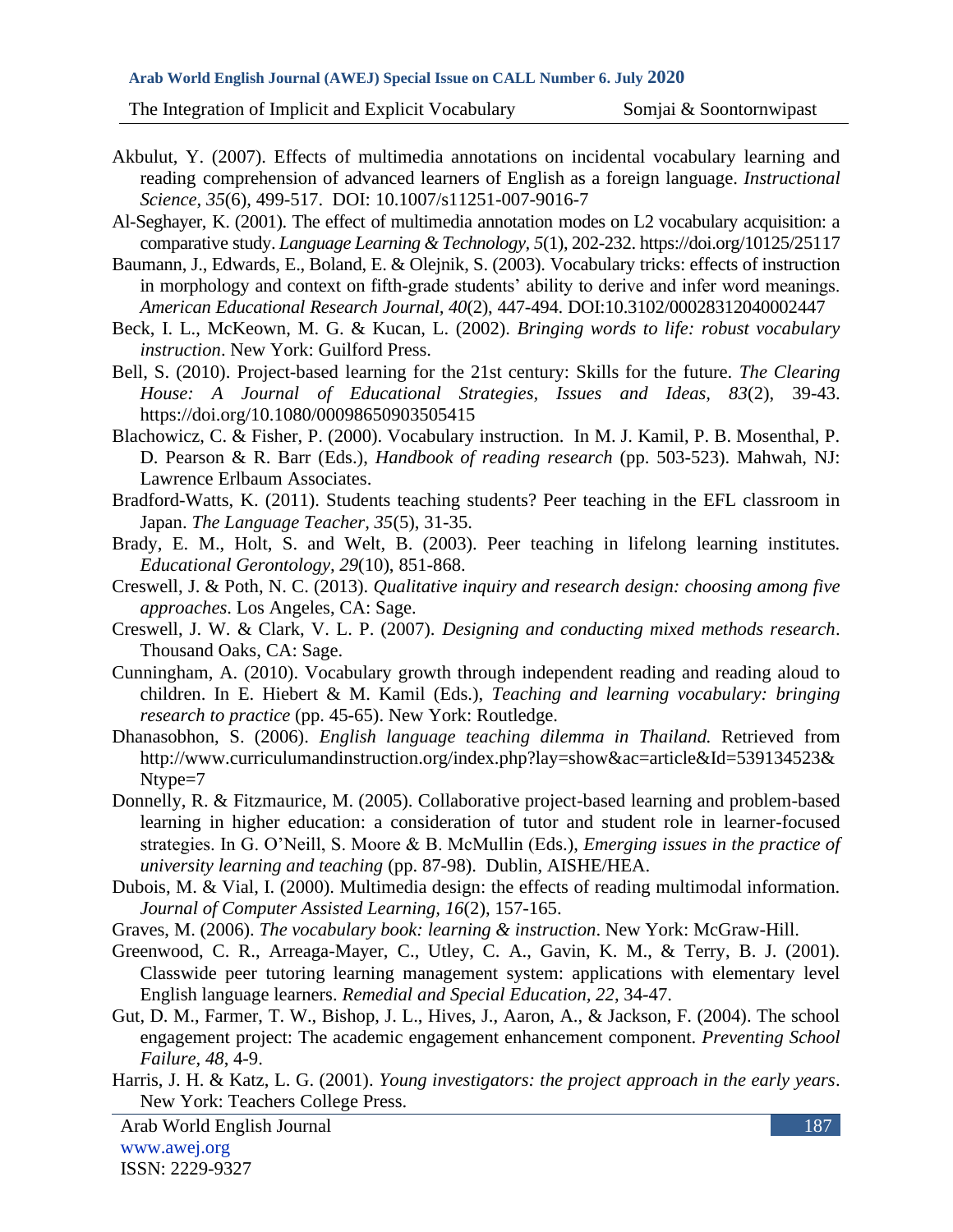The Integration of Implicit and Explicit Vocabulary Somjai & Soontornwipast

- Harutyunyan, L. & Poveda, M. F. (2018). Students' perception of peer review in an EFL classroom. *English Language Teaching, 11*(4), 138-151. DOI:10.5539/elt.v11n4p138
- Hulstijn, J. H. (1997). Mnemonic methods in foreign language vocabulary learning: theoretical considerations and pedagogical implications. In J. Coady & E. Huckin (Eds.), *Second language vocabulary acquisition: a rationale for pedagogy* (pp. 203-224). Cambridge: Cambridge University.
- Jingjit, M. (2015). The effects of multimedia learning on Thai primary pupils' achievement in size and depth of vocabulary knowledge. *Journal of Education and Practice, 6*(33), 72-81.
- Jonassen, D. H., Carr, C. & Yueh, H. P. (1998). Computers as mindtools for schools: engaging critical thinking. *Techtrends, 43*(2), 24-32.
- Kenner, C. & Kress, G. (2004). Finding the keys to biliteracy: how young children interpret different writing systems. *Language & Education, 18*(2), 124-144.
- Kim, D. & Gilman, D. A. (2008). Effects of text, audio, and graphic aids in multimedia instruction for vocabulary learning. *Educational Technology & Society, 11*(3), 114-126.
- Kolb, D. A. (1984). *Experiential learning: experience as the source of learning and development*. Englewood Cliffs, NJ: Prentice-Hall.
- Kost, C. R., Foss, P. & Lenzini, J. (2008). Textual and pictorial gloss: effectiveness on incidental vocabulary growth when reading in a foreign language. *Foreign Language Annals, 32*(1), 98- 97.<https://doi.org/10.1111/j.1944-9720.1999.tb02378.x>
- Kourea, L., Cartledge, G., & Musti-Rao, S. (2007). Improving the reading skills of urban elementary students through total class peer tutoring. *Remedial and Special Education, 28*(2), 95-107.
- Lee, J. & VanPatten, B. (1995). *Making communicative language teaching happen.* San Francisco: McGraw-Hill.
- Lehr, F., Osborn, J., & Hiebert, E. H. (2004). *A focus on vocabulary.* Honolulu, HI: Pacific Resources for Education and Learning.
- Lewis, M. (2002). *The lexical approach*: *the state of ELT and a way forward*. London: Commercial Colour Press.
- Mackiewicz, S. M., Wood, C. L., Cooke, N. L. & Mazzotti, V. L. (2010). Effects of peer tutoring with audio prompting on vocabulary acquisition for struggling readers. *Remedial and Special Education, 32*(4), 345-354. doi:10.1177/0741932510362507
- Malone, R. A., & McLaughlin, T. F. (1997). The effects of reciprocal peer tutoring with a group contingency on quiz performance in vocabulary with seventh- and eighth-grade students. *Behavioral Interventions, 12*(1), 27-40. https://doi.org/10.1002/(SICI)1099- 078X(199701)12:1 <27::AID-BIN165>3.0.CO;2-K
- McCarthy, M. (1990). *Vocabulary.* Oxford: Oxford University Press.
- McDuffie, K. A., Mastropieri, M. & Scruggs, T. E. (2009). Differential effects of peer tutoring in co-taught and non-co-taught classes: results for content learning and student-teacher interactions. *Exceptional Children, 75*(4), 493-510.
- Moursund, D. (1999). *Project-based learning using information technology.* Eugene, Oregon: International Society for Technology in Education.
- Nation, I. S. P. & Coady, J. (1988). Vocabulary and reading. In R. Carter & M. McCarthy (Eds.), *Vocabulary and language teaching* (pp. 97-110). London: Longman.
- Nation, I. S. P. (1982). Beginning to learn foreign vocabulary: a review of the research. *RELC, 13*, 14-36.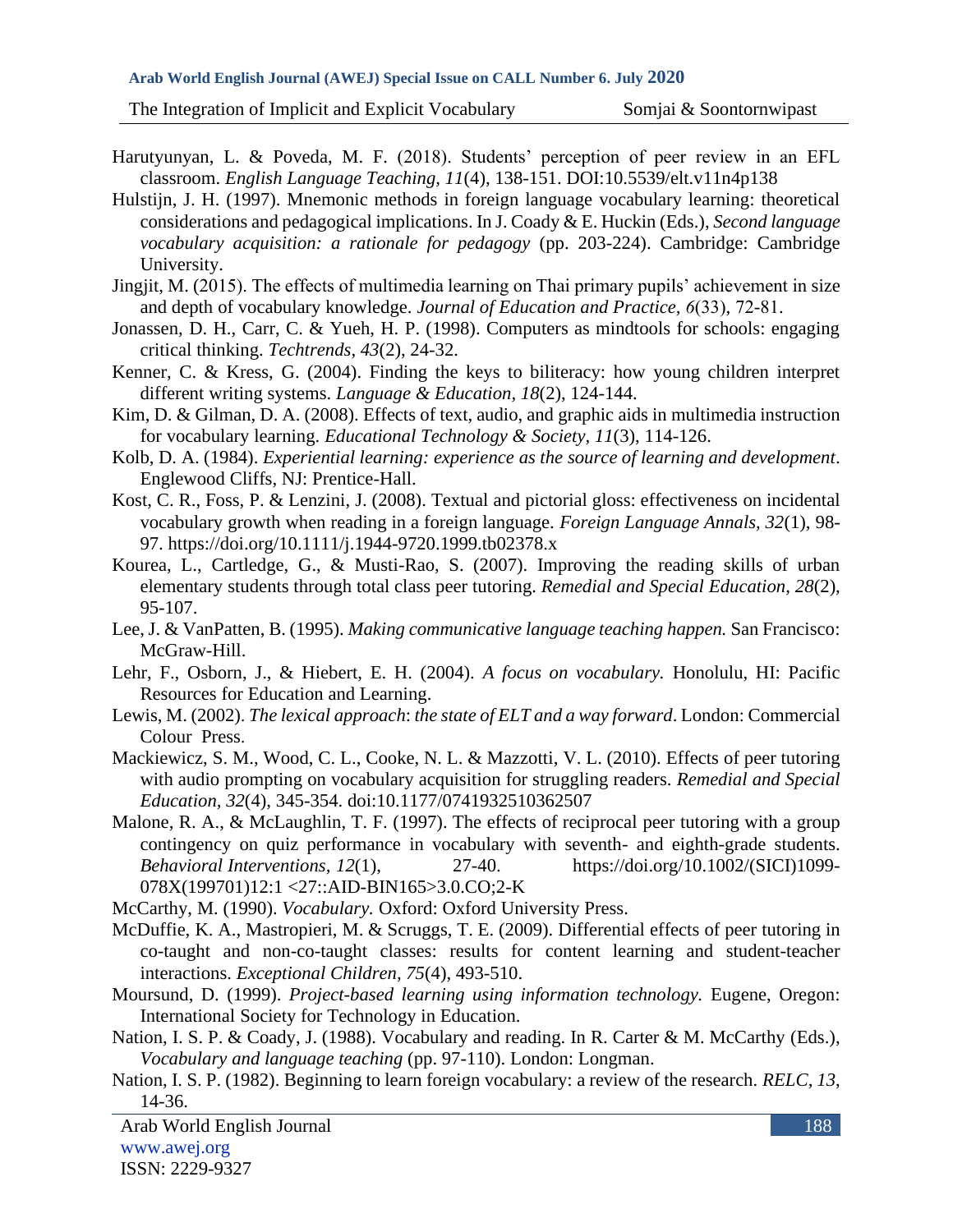- Nation, I. S. P. (2001). *Learning vocabulary in another language.* Cambridge, UK: Cambridge University Press.
- National Institute of Child Health and Human Development. (2000). *Report of the national reading panel, teaching children to read: an evidence-based assessment of the scientific research literature on reading and its implications for reading instruction* (NIH Publication No. 00- 4769). Washington, DC: U.S. Government Printing Office.
- Navasumrit, I. (1989). *A study of the use of an English-English dictionary with reference to the selection of meanings from contexts* (Unpublished master' thesis). Srinakarinwirot University, Bangkok, Thailand.
- Nunan, D. (1999). *Second Language Teaching and Learning*. Boston: Heinle & Heinle.
- Oxford, R. & Crookall, D. (1990). Issues and problems in L2 vocabulary learning. *The Modern Language Journal, 73*, 404-419.
- Oxford, R. L. & Scarcella, R. C. (1994). Second language vocabulary learning among adults: state of the art in vocabulary instruction. *System, 22*(2), 231-243.
- Pacific Resources for Education and Learning (PREL). (2008). *Pacific CHILD teacher's manual.* Honolulu: Author.
- Paivio, A. (1990). *Mental representations: a dual coding approach*. New York: Oxford University Press.
- Phisutthangkoon, K. (2012). *The use of communicative activities to develop English speaking ability of the first-year diploma vocational students* (Unpublished master's thesis). Srinakarinwirot University, Bangkok, Thailand.
- Pookcharoen, S. (2007). Exploring how teaching morphemic analysis fosters Thai EFL students' vocabulary development. *Journal of English Studies, 3*, 85-105.
- Sawangwaroros, B. (1984). American and British English. *Phasa Parithat Journal, 4*(2), 24-37.
- Shrum, J. & Glisan, E. (2000). *Teacher's handbook: contextualized language instruction*. Boston: Heinle & Heinle.
- Solak, E. & Cakir, R. (2015). Exploring the effect of materials designed with augmented reality on language learners' vocabulary learning. *The Journal of Educators, 13*(2), 50-72.
- Strauss, A. L. & Corbin, J. (1990). *Basics qualitative research: grounded theory procedures and techniques.* Newbury Park, CA: Sage.
- Sun, Y. & Dong, Q. (2010). An experiment on supporting children's English vocabulary learning in multimedia context. *Computer Assisted Language Learning, 17*(2), 131-147. <https://doi.org/10.1080/0958822042000334217>
- Sunggingwati, D. (2018). Cooperative learning in peer teaching: a case study in an EFL context. *Indonesian Journal of Applied Linguistics, 8*(1), 149-157. doi: 10.17509/ijal.v8i1.11475
- Suwantarathip, O. & Orawiwatnakul, W. (2015). Using mobile-assisted exercises to support students' vocabulary skill development. *TOJET: The Turkish Online Journal of Education and Technology, 14*(1), 163-171.
- Tang, T. S., Hernandez, E. J. & Barbara, S. A. (2004). Learning by teaching: a peer-teaching model for diversity training in medical school. *Teaching & Learning in Medicine, 16*(1), 60-63.
- Tassinari, M. (1996). Hands-on projects take students beyond the book. *Social Studies Review, 34*(3), 16-20.
- Texas Center for Reading and Language Arts (2002). *Teacher reading academy*. Austin, TX: University of Texas at Austin and the Texas Education Agency.